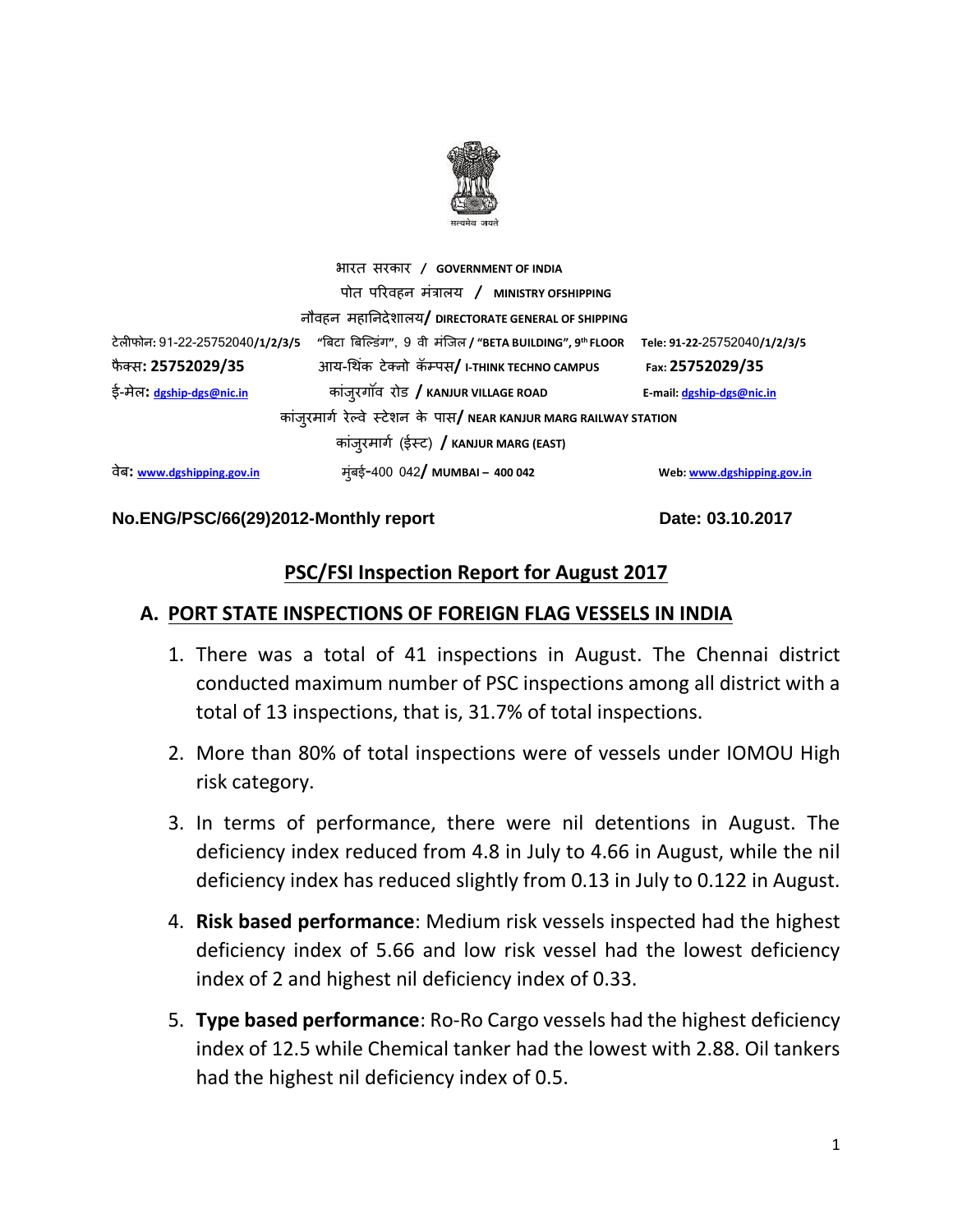- 6. **Recognized Organizations**: The deficiency index of VR Class vessel was highest with a value of 8 and LR Class vessels least with 1.677. The nil deficiency index of both KR & BV Class vessels was the highest at 0.33(that is, 33% each of BV & KRS Class vessels inspected had no deficiencies).
- 7. **Flags performance**: Antigua & Bermuda had the highest deficiency index of 10, while Cyprus, Cayman Island and Philippines had the least deficiency index of 0. For all Flags with more than 5 inspections, Marshall Island performed the best with a deficiency index of 2.5 and nil deficiency index of 0.166.
- 8. Working conditions continued to be the area with highest number of deficiencies.

# **B. Flag State Inspections of Indian Flag Vessels**

- 1. There were 25 Flag state inspections in July. Kolkata district conducted the maximum of 7 inspections followed by Mumbai with 6 inspections.
- 2. The overall performance has improved compared to July with nil detentions rate falling from 11.8% in July 2017. The average deficiency index reduced from 7.8 in July to 7.3 in August, while the nil-deficiency index increased marginally from 0.03 in July to 0.08 in August 2017.

# 3. **Performance based on size and type**:

- i) Passenger Vessels between 500-3000 GT had the highest deficiency ratio of 23 followed by Other Cargo Vessel > 3000GT.
- ii) Tug boat between 0-500gt had the least deficiency ratio of 4.67 followed by Bulk carrier of >3000GT with a deficiency ratio of 5.

# 4. **Performance based on type and age**:

- i) The Passenger vessel > 25 years of age had the highest deficiency index of 23 followed by Other Cargo Vessel > 25 years of age.
- ii) Tug boat between 5-15 years of age had nil deficiency index and > 25 years of age had a deficiency index of 1. However, tug boats between 5-15 Years of age had a deficiency index of 6.75.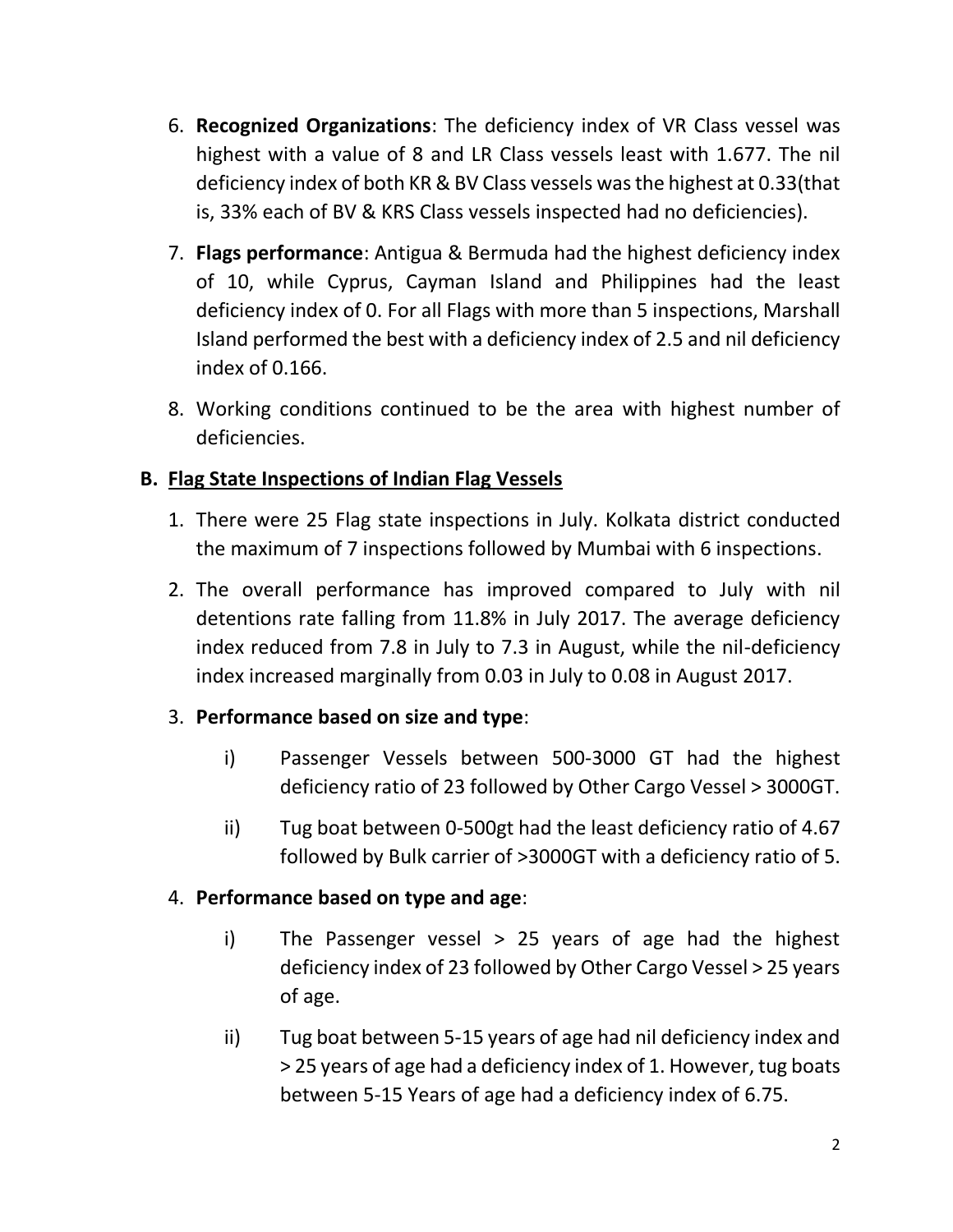- 5. **Recognized Organizations**: Dual IRS-NK Class vessels had the highest deficiency index of 13 while IRS-ABS Class vessel had the least deficiency index of 2.
- 6. **Owners/Managers**: Among all the companies whose ships were inspected for Flag State inspections, the vessels managed by Anglo Eastern Ship Management had the highest deficiency index of 13, while those managed by Reliance India Ltd. had nil deficiency index.
- 7. The top three areas of deficiencies included Working conditions, Lifesaving appliances and fire safety measures.

# **C. Port State Inspection of Indian Flag Vessels abroad**

- 1. There was a total of 20 Indian Flag vessels inspected in August 2017 in 8 regional PSC regimes.
- 2. Compared to July, the performance of Indian Flag vessels has dropped in August with 1 detention compared to nil in July; the increase in deficiency index from 1.21 in July to 1.55 and the reduction in nil-deficiency index from 0.74 in July to 0.7 in August 2017.
- 3. With only a single inspection in Paris MOU and that too resulting in detention with a deficiency index of 14, the results are not encouraging. However, the performance in TOKYO MOU can be considered good with 9 inspections and a deficiency index of only 1.55 and 55% of all vessels inspected recorded nil deficiencies.
- 4. Among all ship type performance of oil tanker was below par with 1 detention. The age category of detained oil tanker was 15-25 Years. However, 71% of all oil tanker inspected recorded nil-deficiencies indicating that the poor performance of oil tanker was due to 1 detention with 14 deficiencies.
- 5. Among all the shipping companies, ELEKTRANS continue to demonstrate poor performance that too of the same vessel which was also detained last year.
- 6. Among Recognized Organizations, Single IRS Class vessels recorded 1 detention and a deficiency index of 7. But with 2 inspections only and the nil-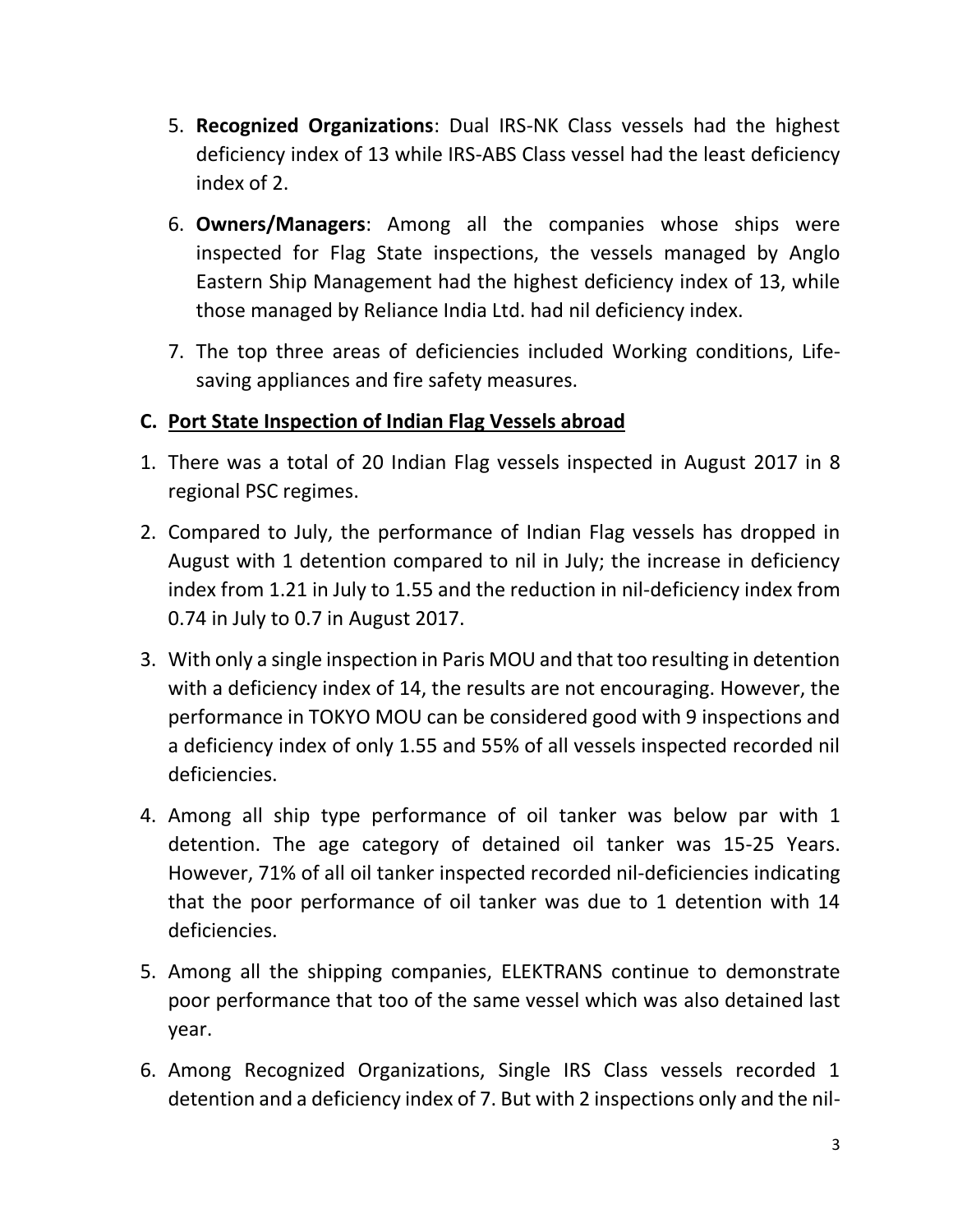deficiency index of 0.5 indicates this performance is due to one single vessel detained with 14 deficiencies.

7. Un-paid wages continue to be an area of concern along with Life-saving appliances and Fire Safety measures.

## **D. Corrective and Preventive Action**

1. Following four vessels were detained under FSI in July 2017:

| Name of vessel       | IMO No. | Date of detention         | <b>Last Survey</b> |
|----------------------|---------|---------------------------|--------------------|
| <b>DISTYA PUSHTI</b> | 9179127 | 09.08.2017                | 11.10.2016         |
| Type/Age             | GT      | <b>Manager</b>            | <b>RO</b>          |
| Oil Tanker/19 Years  | 21165   | <b>ELEKTRANS Shipping</b> | IRS                |
|                      |         | Pvt. Ltd.                 |                    |

- 2. Vessel was previously detained on 10/02/2017 under Paris MOU. After detention additional SMC audit was carried out. Three non-conformities were raised during this additional audit. Last FSI by KRS on 13.01.2017 at Cyprus.
- 3. Following corrective and preventive action was implemented on this vessel detained twice within a year:
	- a) General Examination with special emphasis to MLC 2006, LSA/FFA/Safety of Navigation to be conducted prior the PSC inspector is called. All defects to be rectified prior calling PSC inspector.
	- b) Additional SMC Audit to be conducted by another Surveyor who has not carried out GE and after completion of GE. Any identified NC in the audit should not be given with a purpose of giving in-directly time for rectification.
	- c) Annual Surveys to be conducted within 1 -month of opening of annual range date.
	- d) FSI/GE to be conducted within 1-3 months after conduct of Annual surveys and thereafter every 3 months till next annual.
	- e) All the above requirements to be added on the Survey Status.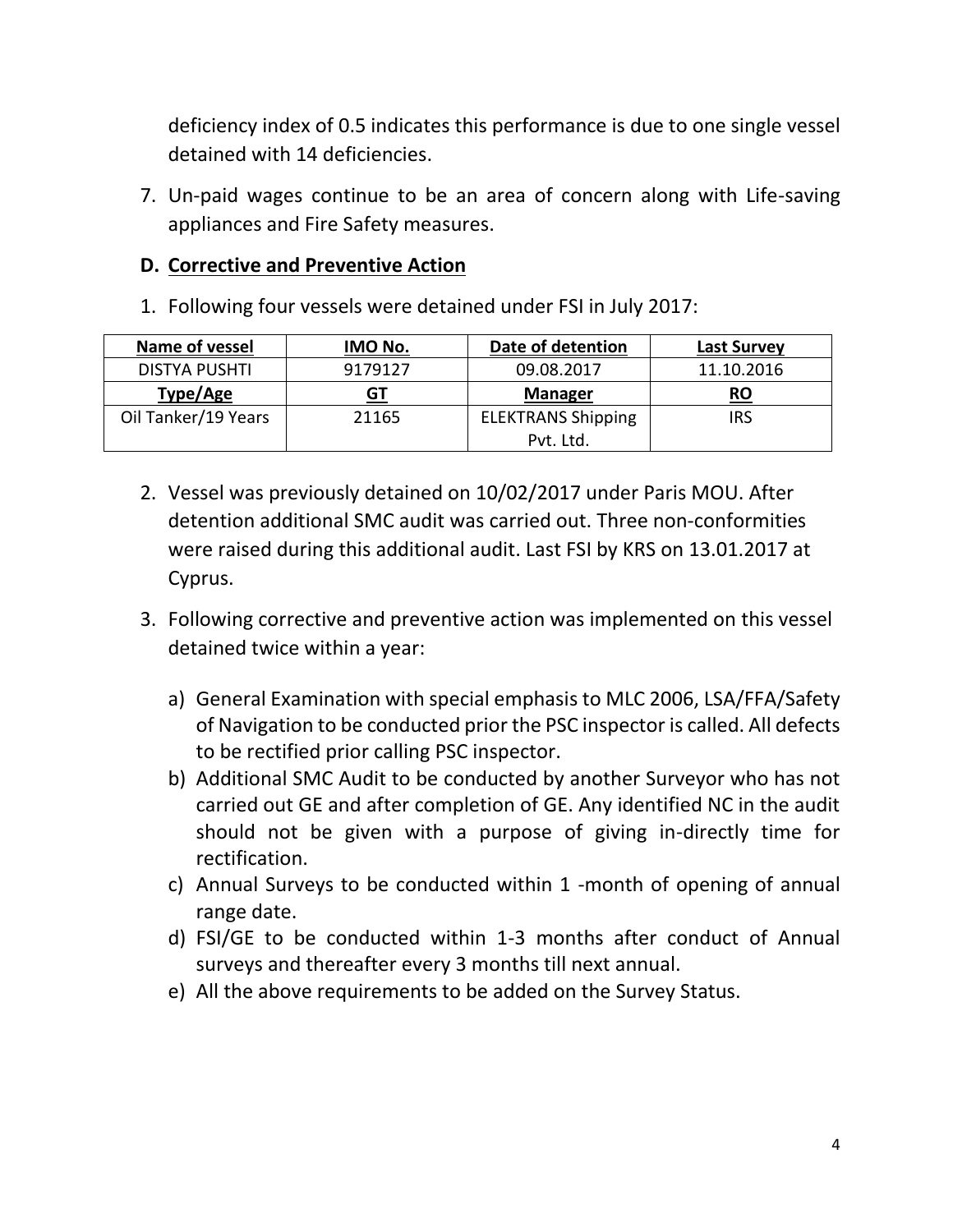

## **Graphical Representation of Port State Inspection of Foreign Ships in India**

#### Figure 1: Number of Inspections and Risk based Inspection trends



#### Figure 2: Trends in detentions: 2017

| <b>Risk Type</b> | <b>Number of</b><br><b>Inspections</b> | <b>Number of</b><br><b>Detentions</b>        | <b>Deficiency Index</b> | <b>Nil Deficiency</b><br><b>Index</b> |  |
|------------------|----------------------------------------|----------------------------------------------|-------------------------|---------------------------------------|--|
| All vessels      | 41                                     |                                              | 4.66                    | 0.122                                 |  |
| High Risk        | 33                                     | 0                                            | 4.76                    | 0.12                                  |  |
| Medium Risk      | 5                                      | 0                                            | 5.6                     |                                       |  |
| Low Risk         | 3                                      | 0                                            | 2                       | 0.33                                  |  |
|                  |                                        | Table 1: Performance Parameters: August 2017 |                         |                                       |  |

<u>Table 1: Performance Parameters: August 2017</u>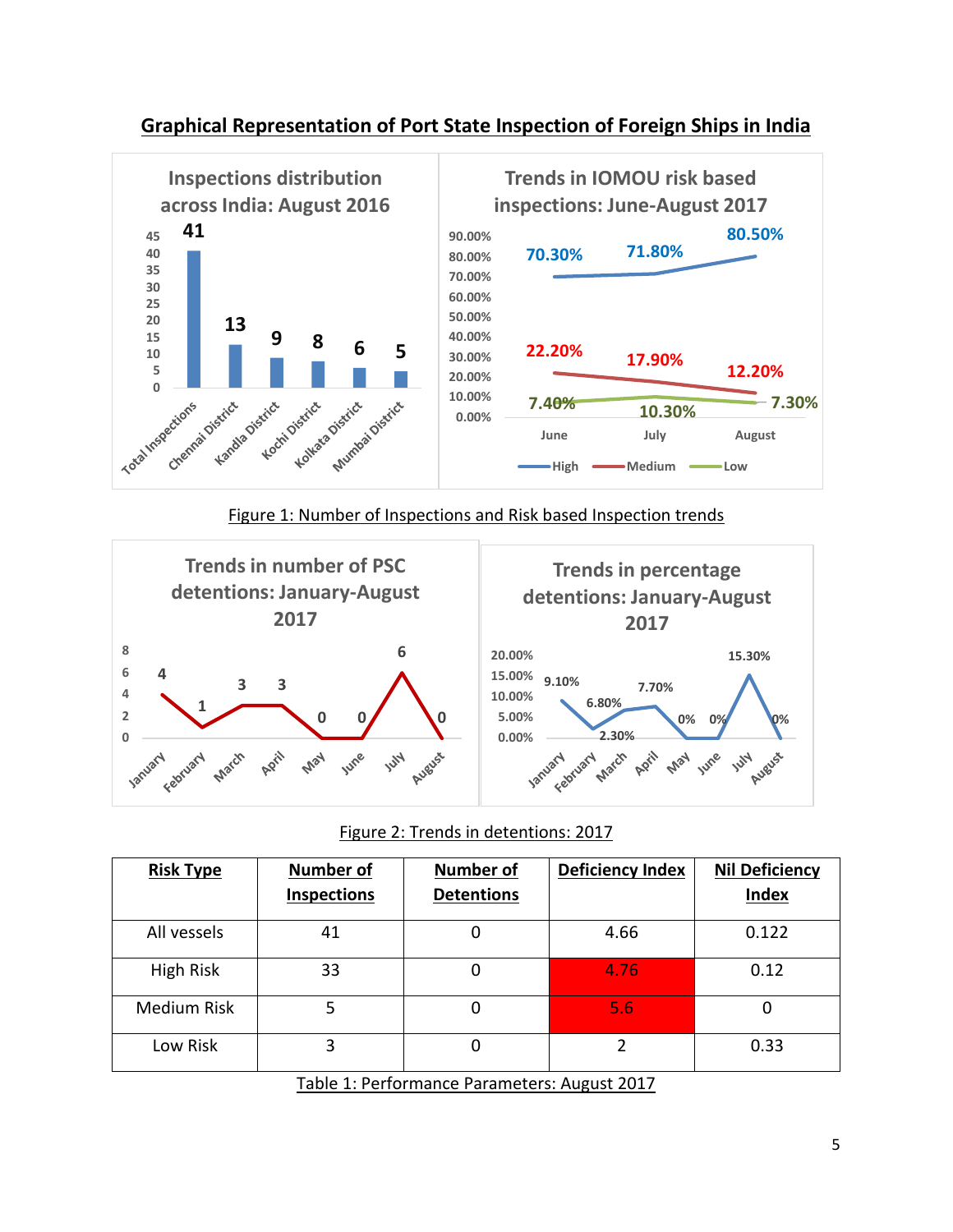| <b>Type of vessel</b>  | <b>Number of</b>   | <b>Number of</b> | <b>Deficiency Index</b> | <b>Nil Deficiency</b> |  |
|------------------------|--------------------|------------------|-------------------------|-----------------------|--|
|                        | <b>Inspections</b> | detentions       |                         | <b>Index</b>          |  |
| <b>Bulk Carrier</b>    | 18                 | $\overline{0}$   | 3.5                     | 0.056                 |  |
| <b>Chemical Tanker</b> | 8                  | $\Omega$         | 2.88                    | 0.375                 |  |
| Container              | 3                  | 0                | 8                       | 0                     |  |
| <b>Gas Carrier</b>     | $\mathfrak{p}$     | $\mathbf 0$      | 5                       | 0                     |  |
| General Cargo          | 6                  | 0                | 6.5                     | 0                     |  |
| Oil Tanker             | 2                  | $\mathbf 0$      | 3.5                     | 0.5                   |  |
| Ro-Ro Cargo            | 2                  | 0                | 12.5                    | O                     |  |

Table 2: Performance parameters ship type

| <b>Name of Recognized</b><br><b>Organizations</b> | <b>Number of</b><br><b>Inspections</b> | <b>Number of</b><br>detentions | Deficiency Index | <b>Nil Deficiency</b><br><b>Index</b> |
|---------------------------------------------------|----------------------------------------|--------------------------------|------------------|---------------------------------------|
| ABS                                               | 3                                      | $\mathbf 0$                    | 6.33             | 0                                     |
| <b>BV</b>                                         | 3                                      | $\overline{0}$                 | 6.67             | 0.33                                  |
| <b>CCS</b>                                        | $\overline{2}$                         | $\mathbf 0$                    | 3                | $\Omega$                              |
| <b>DBS</b>                                        | $\mathbf{1}$                           | $\mathbf 0$                    | 6                | 0                                     |
| DNV/GL/DNV-GL(AS)                                 | 5                                      | $\mathbf 0$                    | 3.6              | $\mathbf 0$                           |
| IRS:                                              | $\overline{1}$                         | $\overline{0}$                 | 22               | $\Omega$                              |
| <b>KRS</b>                                        | 3                                      | $\mathbf 0$                    | 4.67             | 0.33                                  |
| LR.                                               | $6\phantom{1}6$                        | $\overline{0}$                 | 1.67             | 0.166                                 |
| NΚ                                                | 16                                     | $\mathbf 0$                    | 4.25             | 0.124                                 |
| <b>VR</b>                                         | $\mathbf{1}$                           | $\mathbf 0$                    | 8                | $\Omega$                              |

Table 3: Performance of Recognized Organizations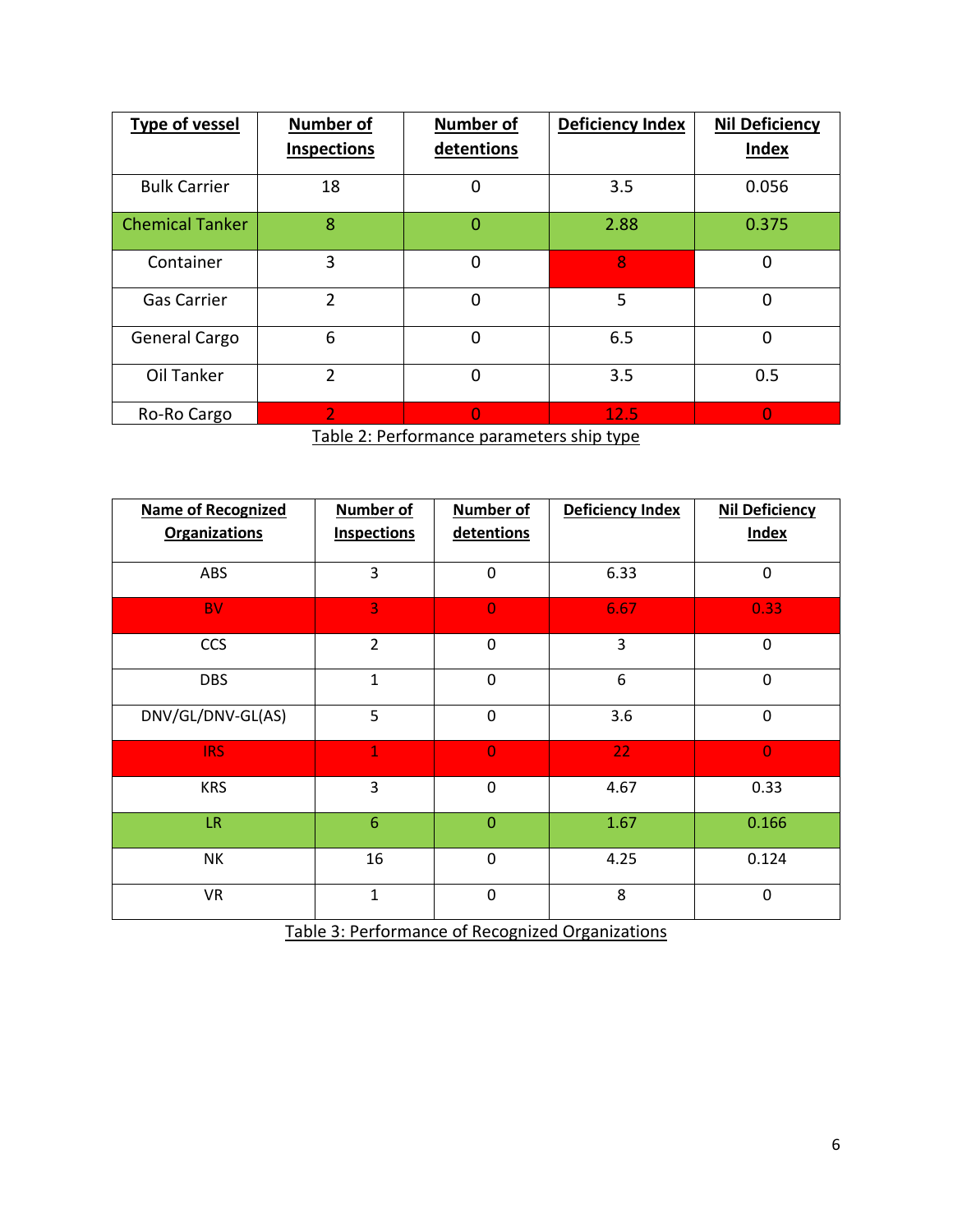| <b>Name of Flag</b>    | <b>Number of</b>   | <b>Number of</b>  | <b>Deficiency</b>        | <b>Nil</b>        |
|------------------------|--------------------|-------------------|--------------------------|-------------------|
|                        | <b>Inspections</b> | <b>Detentions</b> | <b>Index</b>             | <b>Deficiency</b> |
|                        |                    |                   |                          | <b>Index</b>      |
| <b>Antigua &amp;</b>   | $\overline{2}$     | $\overline{0}$    | 10                       | 0                 |
| <b>Bermuda</b>         |                    |                   |                          |                   |
| <b>Bahamas</b>         | $\mathbf{1}$       | $\overline{0}$    | $\overline{0}$           | $\mathbf{1}$      |
| <b>Belize</b>          | $\mathbf{1}$       | 0                 | 6                        | $\boldsymbol{0}$  |
| <b>Cayman Island</b>   | $\mathbf{1}$       | 0                 | $\mathbf 0$              | 1                 |
| <b>P.R.China</b>       | $\mathbf{1}$       | $\overline{0}$    | $\overline{2}$           | $\overline{0}$    |
| <b>Cyprus</b>          | $\mathbf{1}$       | 0                 | $\overline{1}$           | $\mathbf 0$       |
| <b>Greece</b>          | $\mathbf{1}$       | 0                 | $\overline{2}$           | $\mathbf 0$       |
| <b>Hong-Kong</b>       | $\overline{2}$     | $\overline{0}$    | 2.5                      | $\overline{0}$    |
| <b>Iran</b>            | $\mathbf{1}$       | $\overline{0}$    | 6                        | $\mathbf 0$       |
| <b>Isle of Man</b>     | $\mathbf{1}$       | 0                 | $\overline{2}$           | $\mathbf 0$       |
| <b>Republic of</b>     | $\overline{1}$     | $\overline{0}$    | $\overline{2}$           | $\overline{0}$    |
| <b>Korea</b>           |                    |                   |                          |                   |
| <b>Liberia</b>         | $\mathbf{1}$       | $\overline{0}$    | $\overline{2}$           | $\overline{0}$    |
| <b>Malta</b>           | $\mathbf{1}$       | 0                 | $\overline{2}$           | $\overline{0}$    |
| <b>Marshall Island</b> | 6                  | 0                 | 2.5                      | 0.166             |
| <b>Panama</b>          | 11                 | $\overline{0}$    | 7.72                     | $\overline{0}$    |
| <b>Philippines</b>     | $\mathbf{1}$       | $\overline{0}$    | $\overline{0}$           | $\mathbf{1}$      |
| <b>Saudi Arabia</b>    | $\mathbf{1}$       | 0                 | 8                        | $\boldsymbol{0}$  |
| <b>Singapore</b>       | $\overline{4}$     | $\overline{0}$    | 3.5                      | $\mathbf 0$       |
| <b>Thailand</b>        | $\mathbf{1}$       | $\overline{0}$    | $\overline{\mathcal{A}}$ | $\mathbf 0$       |
| <b>UAE</b>             | $\mathbf{1}$       | $\overline{0}$    | $\overline{7}$           | $\mathbf 0$       |
| <b>Vietnam</b>         | $\mathbf{1}$       | $\boldsymbol{0}$  | 8                        | $\mathbf 0$       |

Table 4: Flag Performances July 2017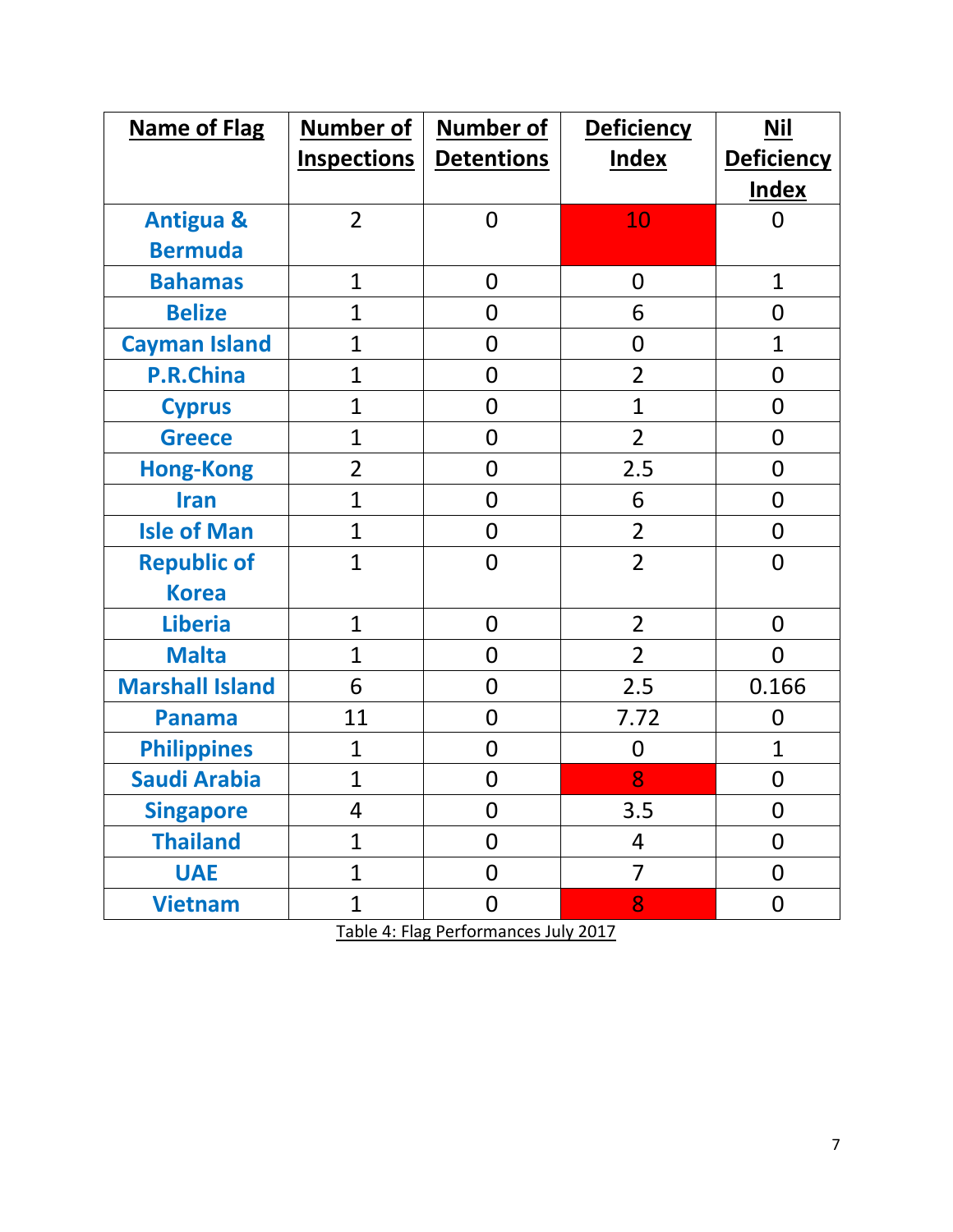| Code | <b>Nature of deficiencies</b>                    | <b>Number of deficiencies</b> |
|------|--------------------------------------------------|-------------------------------|
| 011  | Certificates & Documentation-Ship Certificates   | $\mathbf{1}$                  |
| 012  | Certificates & Documentation- Crew Certificates  | $\overline{3}$                |
| 013  | Certificates & Documentation-Documentation       | 18                            |
| 021  | <b>Structural Conditions</b>                     | 5                             |
| 031  | Water/Weathertight Conditions                    | 14                            |
| 041  | <b>Emergency Systems</b>                         | 9                             |
| 051  | <b>Radio Communications</b>                      | 6                             |
| 071  | <b>Fire Safety</b>                               | 14                            |
| 091  | <b>Living Conditions</b>                         | $\overline{3}$                |
| 092  | <b>Working Conditions</b>                        | 44                            |
| 101  | Safety of Navigation                             | 25                            |
| 111  | Life Saving Appliances                           | 12                            |
| 131  | Propulsion & Auxiliary Machinery                 | 12                            |
| 141  | Pollution Prevention: MARPOL Annex 1             | 6                             |
| 144  | Pollution Prevention: MARPOL Annex IV            | 6                             |
| 145  | Pollution Prevention: MARPOL Annex V             | 3                             |
| 151  | <b>ISM</b>                                       | $\mathbf{1}$                  |
| 161  | <b>ISPS</b>                                      | $\overline{2}$                |
| 182  | Labor Conditions: Condition of Employment        | $\mathbf{1}$                  |
| 183  | Accommodation, Recreational Facility, F & C      | 3                             |
| 184  | Health Protection, Medical Care, Social Security | $\mathbf{1}$                  |
| 991  | Other                                            | $\mathbf{1}$                  |

Table 5: Breakup of deficiencies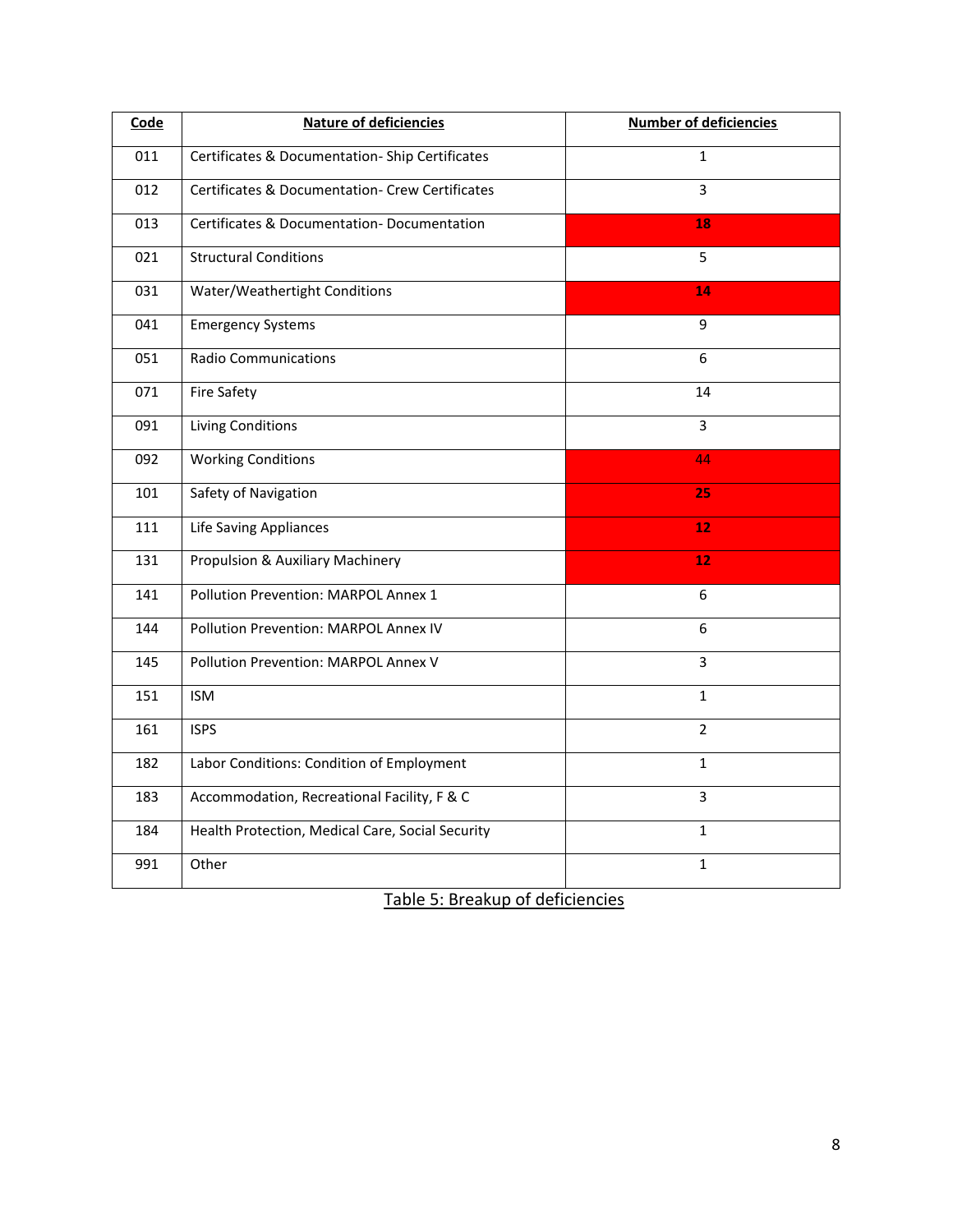## **Flag State Inspections of Indian Flag Vessels**



#### Figure 3: Flag State Inspections: August 2017



#### Figure 4: Trends in detention percentage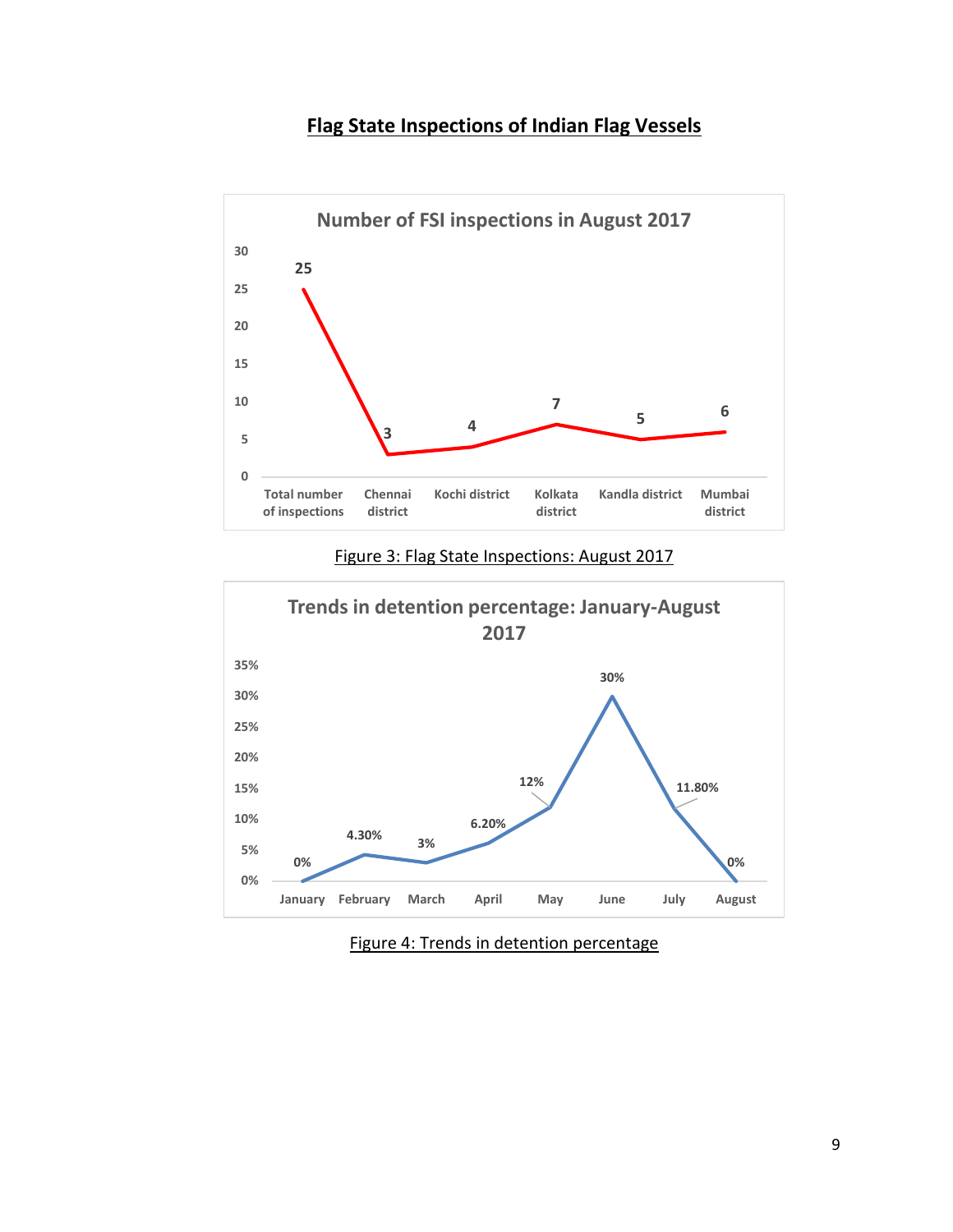

| <b>Ship Type</b>                                  | <b>Number of</b><br><b>Inspections</b> | <b>Number of</b><br><b>Detentions</b> | Deficiency Index | Nil Deficiency Index |
|---------------------------------------------------|----------------------------------------|---------------------------------------|------------------|----------------------|
| <b>Bulk Carrier</b>                               | $\mathbf{1}$                           | $\overline{0}$                        | 5                | $\overline{0}$       |
| <b>Oil Tanker</b>                                 | 3                                      | $\overline{0}$                        | 6.3              | $\overline{0}$       |
| <b>Other Cargo</b><br><b>Ships</b>                | 6                                      | $\overline{0}$                        | 8.5              | $\overline{0}$       |
| <b>General</b><br>Cargo/Multi-<br>purpose Vessels | $\overline{2}$                         | $\overline{0}$                        | 8.5              | 0                    |
| <b>Container</b>                                  | $\overline{3}$                         | $\overline{0}$                        | 6.67             | $\overline{0}$       |
| <b>MODU/FPSO</b>                                  | $\mathbf{1}$                           | $\overline{0}$                        | 6                | $\overline{0}$       |
| Off shore supply<br>vessels                       | $\mathbf{1}$                           | $\overline{0}$                        | $\overline{4}$   | $\overline{0}$       |
| <b>Tug Boat</b>                                   | 6                                      | $\mathbf 0$                           | 4.66             | 0.33                 |
| <b>Passenger Ships</b>                            | $\overline{2}$                         | $\overline{0}$                        | 16.5             | 0                    |

| Figure 5: Performance Parameters: July-August 2017 |
|----------------------------------------------------|
|----------------------------------------------------|

Table 6: Performance of various ship types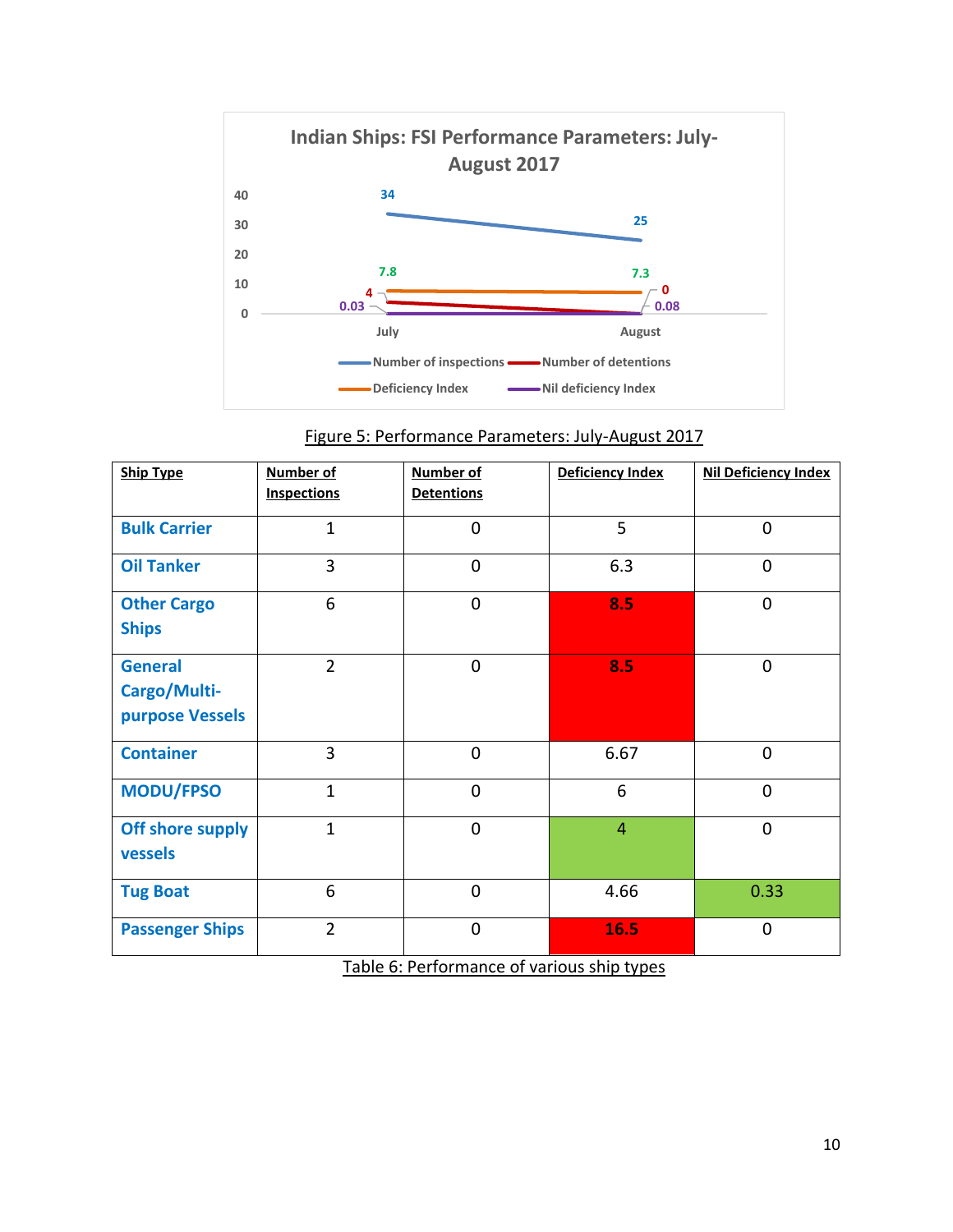| <b>Ship Type</b>                          |                | 0-5 Years                  |               |                   | 5-15 Years      |                      |                      |                   |
|-------------------------------------------|----------------|----------------------------|---------------|-------------------|-----------------|----------------------|----------------------|-------------------|
|                                           | No. of<br>Insp | No. of<br><b>Detention</b> | Def.<br>Index | Nil Def.<br>Index | No. of<br>Insp. | No. of<br>detentions | Def.<br><b>Index</b> | Nil Def.<br>Index |
| <b>Bulk Carrier</b>                       | <b>NA</b>      | <b>NA</b>                  | <b>NA</b>     | <b>NA</b>         | <b>NA</b>       | <b>NA</b>            | <b>NA</b>            | <b>NA</b>         |
| <b>Container</b>                          | <b>NA</b>      | <b>NA</b>                  | NA            | <b>NA</b>         | NA              | <b>NA</b>            | <b>NA</b>            | NA                |
| <b>General</b><br>Cargo/Multi-<br>purpose | <b>NA</b>      | <b>NA</b>                  | <b>NA</b>     | <b>NA</b>         | <b>NA</b>       | <b>NA</b>            | <b>NA</b>            | <b>NA</b>         |
| <b>MODU/FPSO</b>                          | <b>NA</b>      | <b>NA</b>                  | <b>NA</b>     | <b>NA</b>         | <b>NA</b>       | <b>NA</b>            | <b>NA</b>            | <b>NA</b>         |
| <b>Off Shore Supply</b><br><b>Vessel</b>  | <b>NA</b>      | <b>NA</b>                  | <b>NA</b>     | <b>NA</b>         | <b>NA</b>       | <b>NA</b>            | <b>NA</b>            | <b>NA</b>         |
| <b>Oil Tanker</b>                         | <b>NA</b>      | <b>NA</b>                  | <b>NA</b>     | <b>NA</b>         | $\mathbf{1}$    | $\Omega$             | $\overline{2}$       | $\Omega$          |
| <b>Other Cargo Ships</b>                  | <b>NA</b>      | NA                         | NA            | <b>NA</b>         | $\overline{2}$  | 0                    | $\overline{7}$       | $\Omega$          |
| <b>Passenger Vessels</b>                  | <b>NA</b>      | <b>NA</b>                  | NA            | <b>NA</b>         | $\mathbf{1}$    | $\overline{0}$       | 10                   | $\overline{0}$    |
| <b>Tug Boat</b>                           | <b>NA</b>      | <b>NA</b>                  | <b>NA</b>     | <b>NA</b>         | $\mathbf{1}$    | $\Omega$             | $\mathbf 0$          | $\mathbf{1}$      |

| <b>Ship Type</b>               | <b>15-25 Years</b> |                            |               |                   |                 | $\blacktriangleright$<br>25 Years |                      |                   |  |
|--------------------------------|--------------------|----------------------------|---------------|-------------------|-----------------|-----------------------------------|----------------------|-------------------|--|
|                                | No. of<br>Insp     | No. of<br><b>Detention</b> | Def.<br>Index | Nil Def.<br>Index | No. of<br>Insp. | No. of<br>detentions              | Def.<br><b>Index</b> | Nil Def.<br>Index |  |
| <b>Bulk Carrier</b>            | $\mathbf{1}$       | $\Omega$                   | 5             | $\Omega$          | <b>NA</b>       | <b>NA</b>                         | <b>NA</b>            | <b>NA</b>         |  |
| Container                      | 3                  | 0                          | 6.66          | $\mathbf 0$       | <b>NA</b>       | <b>NA</b>                         | <b>NA</b>            | NA                |  |
| General Cargo/Multi<br>Purpose | $\overline{2}$     | $\overline{0}$             | 8.5           | $\overline{0}$    | <b>NA</b>       | <b>NA</b>                         | <b>NA</b>            | <b>NA</b>         |  |
| MODU/FPSO                      | $\mathbf{1}$       | $\mathbf 0$                | 6             | $\mathbf 0$       | <b>NA</b>       | <b>NA</b>                         | <b>NA</b>            | NA                |  |
| Off Shore supply<br>Vessel     | $\mathbf{1}$       | $\Omega$                   | 4             | $\Omega$          | <b>NA</b>       | <b>NA</b>                         | <b>NA</b>            | <b>NA</b>         |  |
| Oil Tanker                     | $\overline{2}$     | $\overline{0}$             | 8.5           | $\overline{0}$    | <b>NA</b>       | <b>NA</b>                         | <b>NA</b>            | NA                |  |
| Other Cargo Ships              | $\overline{2}$     | $\mathbf 0$                | 8             | $\mathbf 0$       | $\overline{2}$  | $\overline{0}$                    | 10.5                 | $\overline{0}$    |  |
| Passenger Vessels              | <b>NA</b>          | <b>NA</b>                  | <b>NA</b>     | <b>NA</b>         | $\mathbf{1}$    | $\overline{0}$                    | 23                   | $\overline{0}$    |  |
| Tug Boat                       | 4                  | $\mathbf 0$                | 6.75          | 0.25              | $\mathbf{1}$    | $\mathbf 0$                       | $\mathbf{1}$         | 0                 |  |

Table 7: Performance various ship types in various age groupings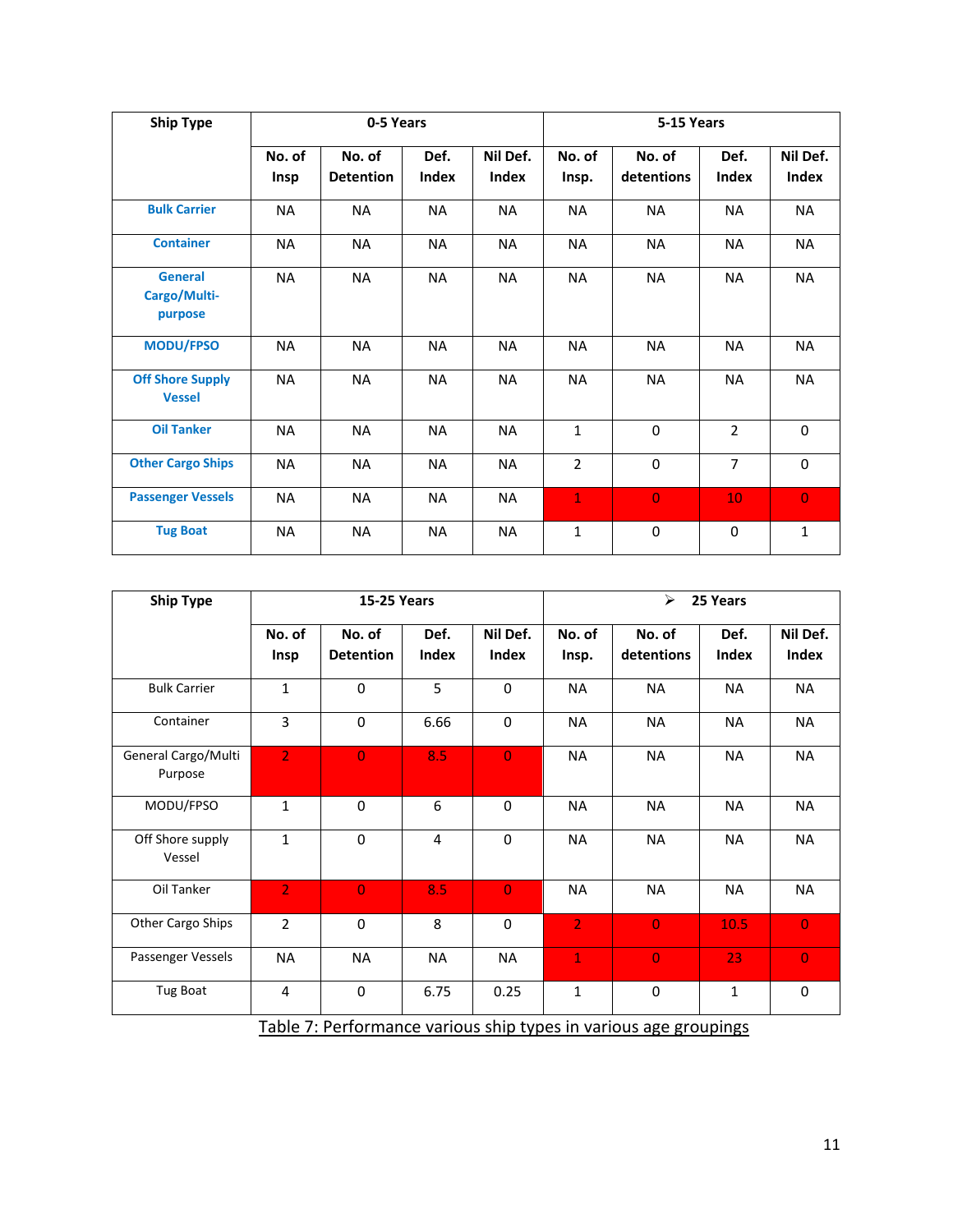| <b>Type of</b>                              | 0-500 GT             |                            |                            |                      | 500-3000GT          |                            | $\blacktriangleright$<br>3000GT |                     |                                   |  |
|---------------------------------------------|----------------------|----------------------------|----------------------------|----------------------|---------------------|----------------------------|---------------------------------|---------------------|-----------------------------------|--|
| <b>Vessel</b>                               | No. of<br>detentions | <b>Deficiency</b><br>Index | Nil<br>Deficiency<br>Index | No. of<br>detentions | Deficiency<br>Index | Nil<br>Deficiency<br>Index | No. of<br>detentions            | Deficiency<br>Index | Nil<br>deficiency<br><b>Index</b> |  |
| <b>Bulk Carrier</b>                         | <b>NA</b>            | <b>NA</b>                  | <b>NA</b>                  | <b>NA</b>            | <b>NA</b>           | <b>NA</b>                  | $\overline{0}$                  | $\overline{5}$      | $\overline{0}$                    |  |
| <b>Container</b><br>Ship                    | <b>NA</b>            | <b>NA</b>                  | <b>NA</b>                  | <b>NA</b>            | <b>NA</b>           | <b>NA</b>                  | $\overline{0}$                  | 6.67                | $\mathbf{0}$                      |  |
| MODU/FPSO                                   | <b>NA</b>            | <b>NA</b>                  | <b>NA</b>                  | <b>NA</b>            | <b>NA</b>           | <b>NA</b>                  | $\mathbf{1}$                    | $6\phantom{1}6$     | $\mathbf 0$                       |  |
| General<br>Cargo/Multi-<br><b>Purpose</b>   | <b>NA</b>            | <b>NA</b>                  | <b>NA</b>                  | $\overline{0}$       | 10                  | $\mathbf 0$                | $\overline{0}$                  | $\overline{7}$      | $\mathbf{0}$                      |  |
| Off-Shore<br><b>Supply</b><br><b>Vessel</b> | <b>NA</b>            | <b>NA</b>                  | <b>NA</b>                  | $\mathbf 0$          | $\overline{4}$      | $\mathbf 0$                | <b>NA</b>                       | <b>NA</b>           | <b>NA</b>                         |  |
| <b>Oil Tanker</b>                           | <b>NA</b>            | <b>NA</b>                  | <b>NA</b>                  | <b>NA</b>            | <b>NA</b>           | <b>NA</b>                  | $\mathbf 0$                     | 6.33                | $\mathbf 0$                       |  |
| <b>Other Cargo</b><br><b>Vessel</b>         | $\overline{0}$       | 8                          | $\overline{0}$             | $\overline{0}$       | $\overline{7}$      | $\mathbf 0$                | $\overline{0}$                  | 10.5                | $\overline{0}$                    |  |
| Passenger<br><b>Vessel</b>                  | $\overline{0}$       | 10                         | $\overline{0}$             | $\mathbf 0$          | 23                  | $\mathbf 0$                | <b>NA</b>                       | <b>NA</b>           | <b>NA</b>                         |  |
| <b>Tug Boat</b>                             | $\mathbf 0$          | 4.67                       | 0.33                       | <b>NA</b>            | <b>NA</b>           | <b>NA</b>                  | <b>NA</b>                       | <b>NA</b>           | <b>NA</b>                         |  |

Table 8: Performance of various size and type of vessels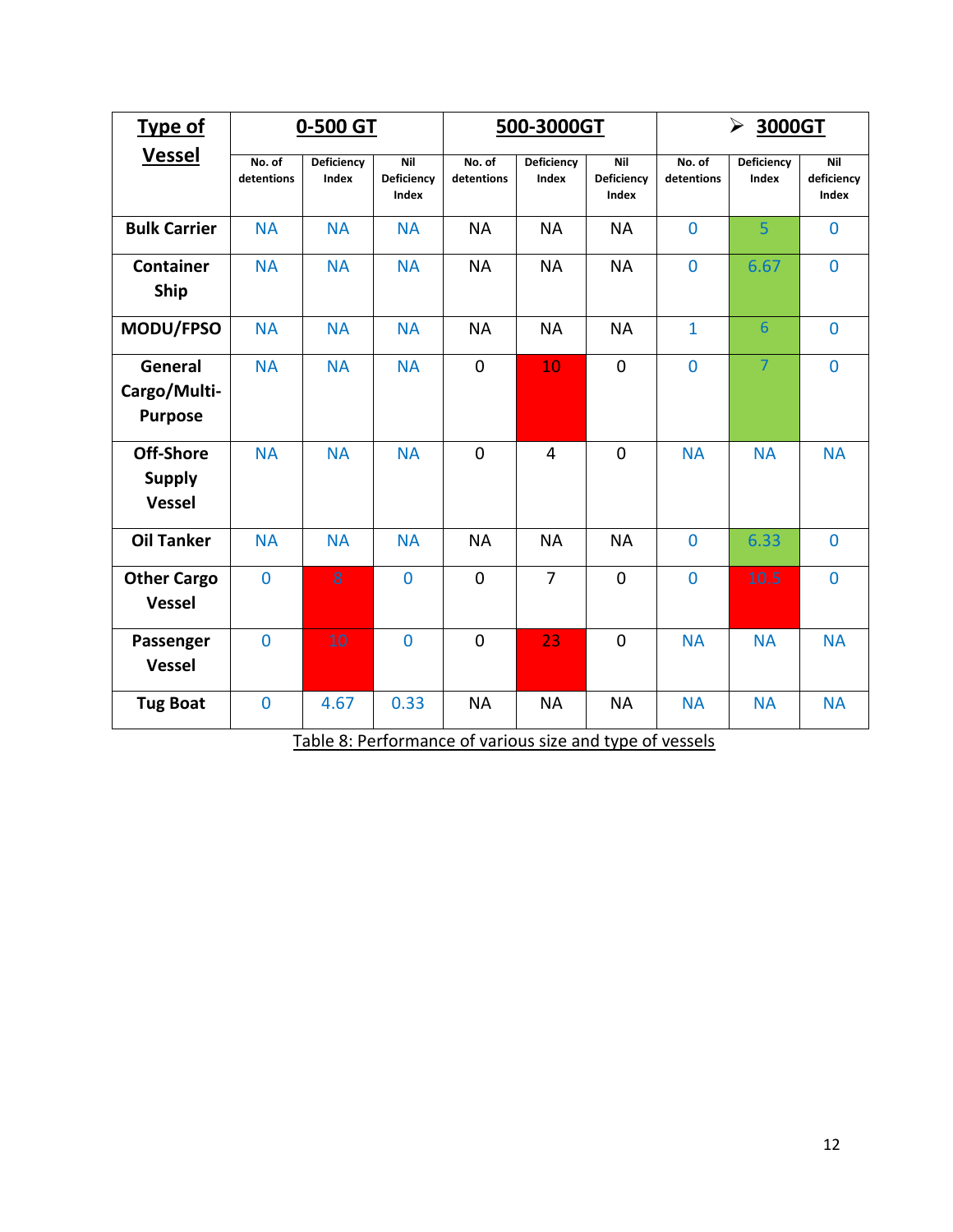| <b>Name of Company</b>                         | Number of<br><b>Inspections</b> | Number of<br>detentions | Deficiency Index | Nil deficiency Index |
|------------------------------------------------|---------------------------------|-------------------------|------------------|----------------------|
|                                                |                                 |                         |                  |                      |
| Ambuja Cements                                 | $\mathbf{1}$                    | $\pmb{0}$               | $\overline{9}$   | $\mathbf 0$          |
| <b>Anglo Eastern</b>                           | $\mathbf{1}$                    | $\overline{0}$          | 13               | $\overline{0}$       |
| <b>Dolphin Offshore</b>                        | $\mathbf{1}$                    | 0                       | 9                | $\Omega$             |
| <b>Fleet Management</b>                        | $\overline{2}$                  | $\mathbf 0$             | 6.5              | $\mathbf 0$          |
| <b>Kolkata Port Trust</b>                      | $\mathbf{1}$                    | $\mathbf 0$             | $\overline{7}$   | $\mathbf 0$          |
| DCI Ltd.                                       | $\mathbf{1}$                    | $\mathbf 0$             | 8                | $\mathbf 0$          |
| <b>Penta Crystal Ship</b><br><b>Management</b> | $\mathbf{1}$                    | $\mathbf 0$             | 5                | $\mathbf 0$          |
| <b>Ocean Sparkle</b>                           | $\overline{3}$                  | $\mathbf 0$             | 6.33             | $\mathbf 0$          |
| <b>Reliance India Ltd</b>                      | $\overline{2}$                  | $\overline{0}$          | $\mathbf{0}$     | $\mathbf{1}$         |
| Off Shore, Mumbai                              | $\mathbf{1}$                    | 0                       | 9                | $\Omega$             |
| <b>Seven Island Shipping</b>                   | $\overline{1}$                  | $\overline{0}$          | 10               | $\overline{0}$       |
| <b>Shreyas Shipping</b><br><b>Logistics</b>    | $\mathbf{1}$                    | 0                       | $\overline{7}$   | $\mathbf 0$          |
| <b>Tag Offshore</b>                            | $\mathbf{1}$                    | 0                       | $\overline{4}$   | $\mathbf 0$          |
| <b>TCI Seaways</b>                             | $\overline{2}$                  | 0                       | 8.5              | $\mathbf 0$          |
| <b>GESCO</b>                                   | $\overline{1}$                  | $\overline{0}$          | $\overline{2}$   | $\overline{0}$       |
| SCI LTD.                                       | 3                               | $\overline{0}$          | 12.66            | $\overline{0}$       |
| TW SHIP MANAGEMENT                             | $\overline{2}$                  | $\mathbf 0$             | 6.5              | $\mathbf 0$          |

Table 9: Company Performance

| Name of<br>Recognized<br><b>Organization</b> | Number of<br><b>Inspections</b> | <b>Number of</b><br>detentions                | <b>Deficiency Index</b> | Nil deficiency Index |
|----------------------------------------------|---------------------------------|-----------------------------------------------|-------------------------|----------------------|
| <b>IRS-ABS</b>                               | 1                               | $\overline{0}$                                | 2                       | $\Omega$             |
| <b>IRS-DNV</b>                               | 1                               | $\overline{0}$                                | 10                      | $\Omega$             |
| <b>IRS-LR</b>                                | 1                               | 0                                             | 6                       | $\Omega$             |
| <b>IRS-NK</b>                                | 1                               | $\overline{0}$                                | 13                      | 0                    |
| <b>IRS</b>                                   | 21                              | 0                                             | 7.23                    | 0.095                |
|                                              |                                 | Table 10: Researcted Organization Regionmense |                         |                      |

Table 10: Recognized Organization Performance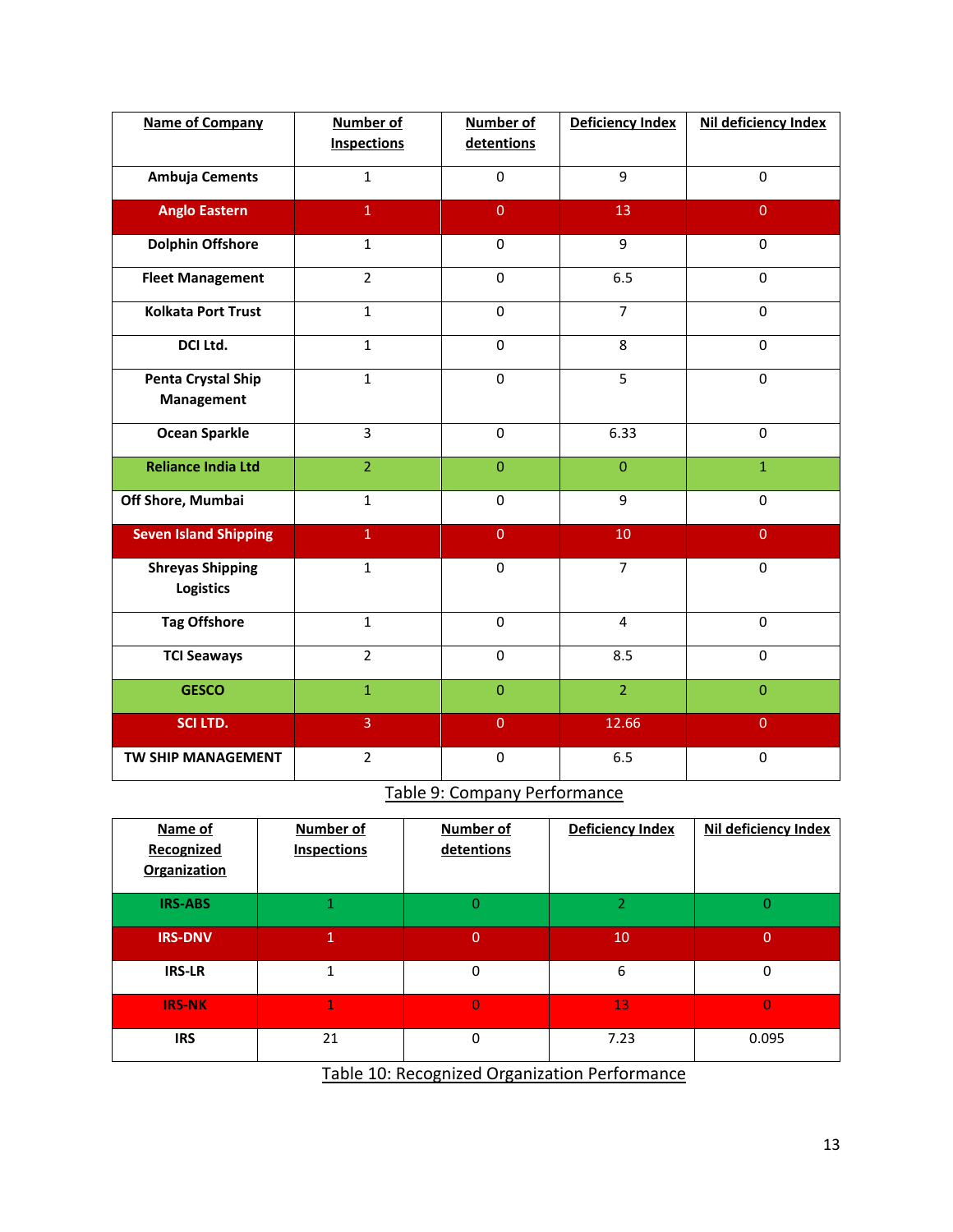| Code | <b>Nature of deficiencies</b>                              | <b>Number of</b><br>deficiencies | Main deficient area                                                    |
|------|------------------------------------------------------------|----------------------------------|------------------------------------------------------------------------|
| 011  | Certificates & Documentation-Ship Certificates             | 10                               | <b>MSMD</b>                                                            |
| 012  | <b>Certificates &amp; Documentation- Crew Certificates</b> | $\overline{2}$                   |                                                                        |
| 013  | Certificates & Documentation-Documentation                 | 13                               | Records of rest hours                                                  |
| 021  | <b>Structural Conditions</b>                               | 5                                | <b>Deck Corrosion</b>                                                  |
| 031  | Water/Weathertight Conditions                              | 17                               | Ventilator, Air Pipes                                                  |
| 041  | <b>Emergency Systems</b>                                   | 6                                | Muster List, Emergency Fire<br>Pump                                    |
| 051  | <b>Radio Communications</b>                                | $\overline{7}$                   | SART, EPIRB, AIS                                                       |
| 071  | <b>Fire Safety</b>                                         | 16                               | <b>Fire doors, Detectors</b>                                           |
| 081  | Alarms                                                     | $\overline{2}$                   | <b>Fire Alarms</b>                                                     |
| 091  | <b>Living Conditions</b>                                   | 12                               | Accommodation<br>ventilation, cleanliness,<br><b>Medical Equipment</b> |
| 092  | <b>Working Conditions</b>                                  | 29                               | Cleanliness of E/R, Gangway                                            |
| 101  | Safety of Navigation                                       | 13                               | <b>Magnetic Compass</b>                                                |
| 111  | <b>Life Saving Appliances</b>                              | 20                               | Lifebuoy, Lifejacket, Line<br>throwing appliances                      |
| 131  | Propulsion & Auxiliary Machinery                           | 9                                | Bilge pumping arrangement                                              |
| 141  | Pollution Prevention: MARPOL Annex 1                       | 4                                | Pumping, piping and<br>discharge arrangements                          |
| 144  | Pollution Prevention: MARPOL Annex IV                      | $\mathbf{1}$                     | Sewage Plant                                                           |
| 145  | Pollution Prevention: MARPOL Annex V                       | $\mathbf 1$                      |                                                                        |
| 146  | Pollution Prevention: MARPOL Annex VI                      | $\overline{2}$                   | Record of E/R Parameters                                               |
| 151  | ISM                                                        | 5                                | <b>Resources and Personnel</b>                                         |
| 161  | <b>ISPS</b>                                                | $\overline{2}$                   |                                                                        |
| 171  | Others                                                     | 4                                |                                                                        |

Table 11: Breakup of deficiencies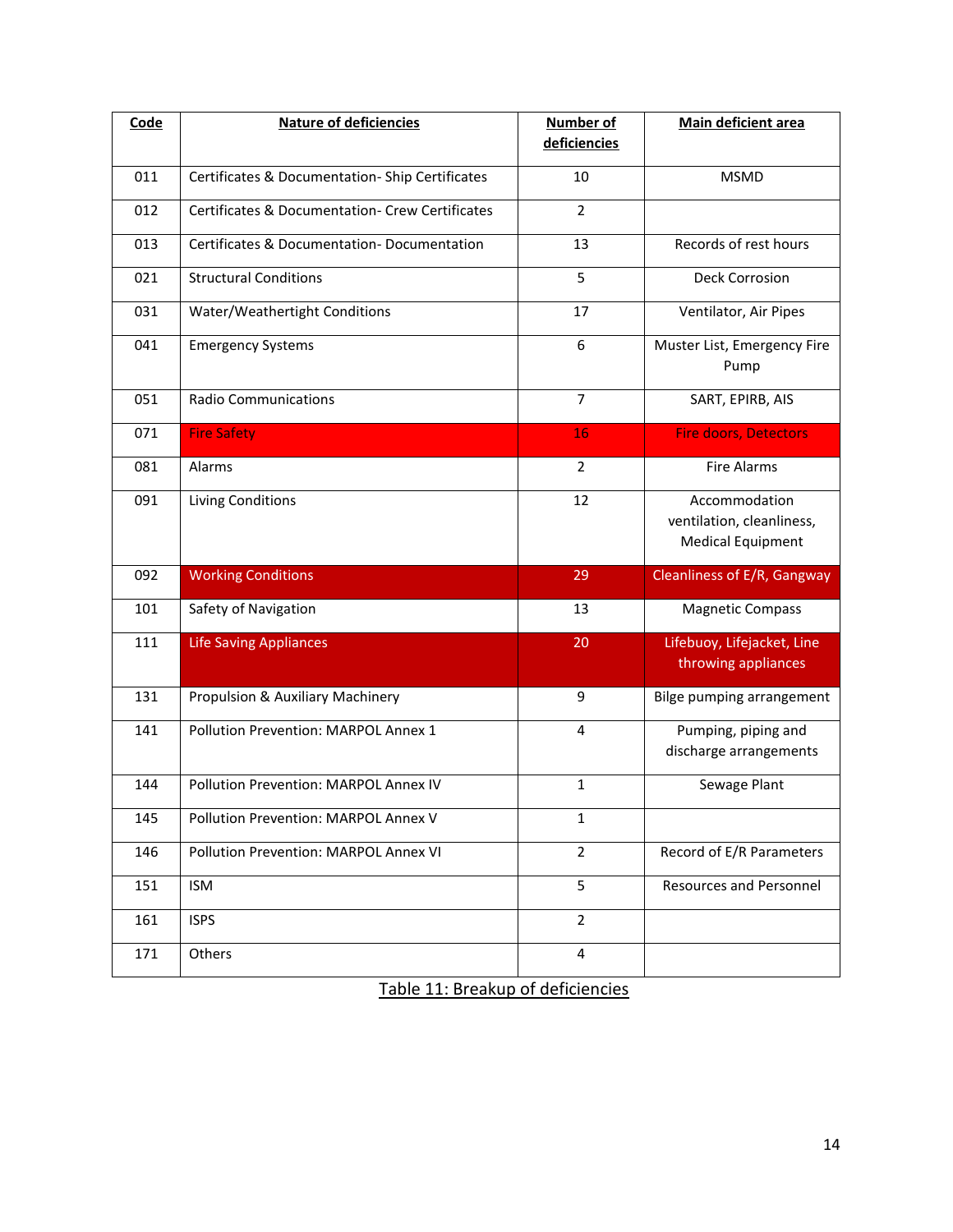## Port State Inspections of Indian Flag Vessels



| <b>Regional MOU</b> | <b>Number of</b><br><b>Inspections</b> | <b>Number of</b><br>detentions | <b>Deficiency Index</b> | <b>Nil-Deficiency</b><br><b>Index</b> |
|---------------------|----------------------------------------|--------------------------------|-------------------------|---------------------------------------|
| ABUJA               | $\overline{2}$                         | $\Omega$                       | $\mathbf 0$             | 1                                     |
| <b>Black Sea</b>    | $\mathbf{1}$                           | $\Omega$                       | $\mathbf 0$             | $\mathbf{1}$                          |
| <b>IOMOU</b>        | $\mathbf{1}$                           | $\Omega$                       | $\mathbf{1}$            | $\mathbf 0$                           |
| MED MOU             | 3                                      | $\Omega$                       | 1                       | 0.66                                  |
| <b>PARIS</b>        | $\mathbf{1}$                           | 1                              | 14                      | $\Omega$                              |
| <b>RIYADH</b>       | $\overline{2}$                         | $\mathbf 0$                    | $\boldsymbol{0}$        | 1                                     |
| <b>TOKYO</b>        | $\overline{9}$                         | $\Omega$                       | 1.55                    | 0.55                                  |
| <b>USCG</b>         | $\mathbf{1}$                           | $\Omega$                       | $\mathbf 0$             | $\mathbf{1}$                          |

Table 12: Performance in Various Regional PSC Regimes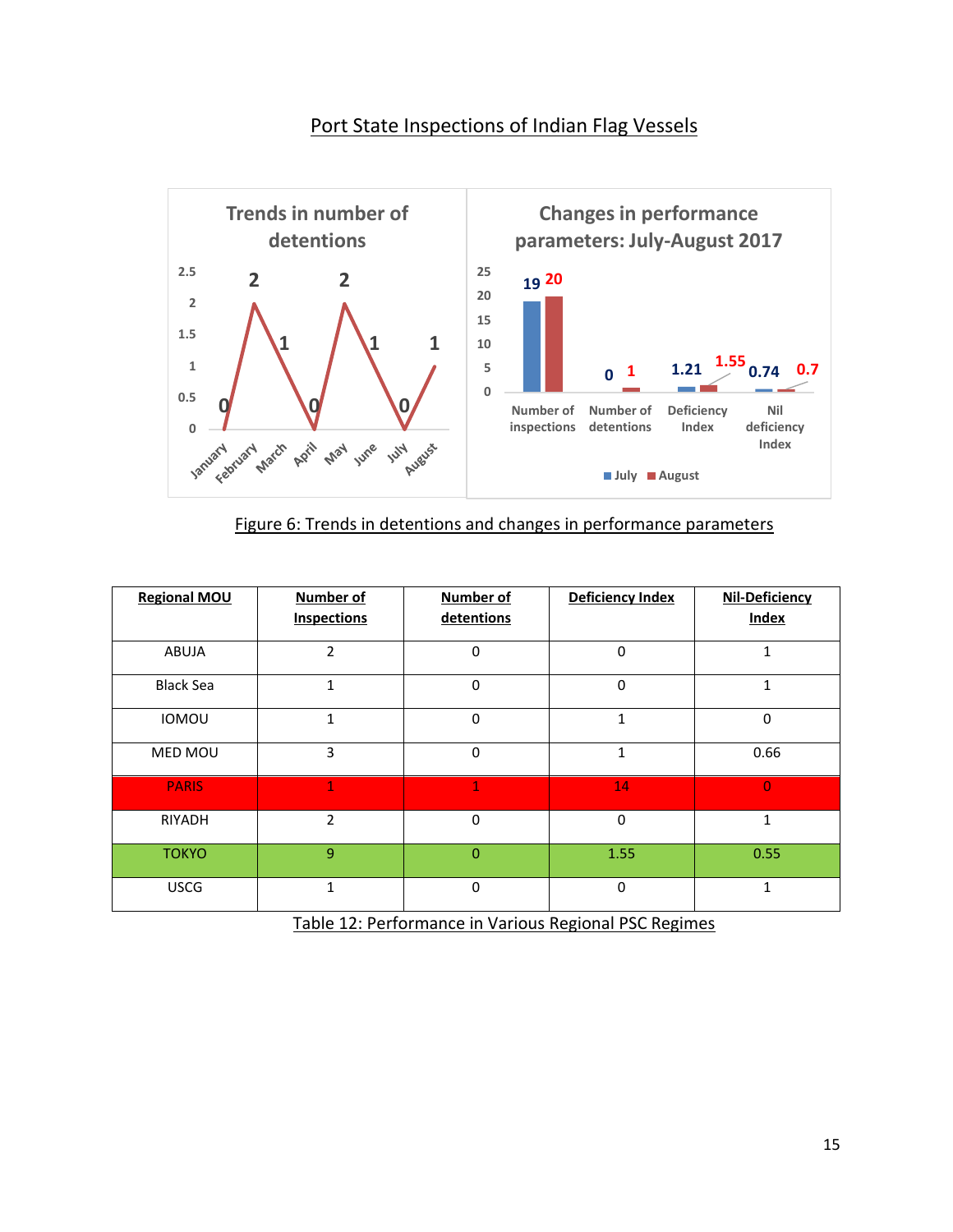| <b>Vessel Type</b>                | <b>Number of</b>   | <b>Number of</b> | Deficiency Index | <b>Nil Deficiency</b> |
|-----------------------------------|--------------------|------------------|------------------|-----------------------|
|                                   | <b>Inspections</b> | detentions       |                  | <b>Index</b>          |
| <b>Bulk Carrier(ALL)</b>          | 10                 | $\mathbf 0$      | 0.9              | 0.6                   |
| 0-5 Years                         | 3                  | $\pmb{0}$        | 1.33             | 0.33                  |
| 5-15 Years                        | 6                  | $\pmb{0}$        | 0.83             | 0.66                  |
| 15 Years<br>$\blacktriangleright$ | $1\,$              | $\mathbf 0$      | $\pmb{0}$        | $\mathbf{1}$          |
| <b>Chemical Tankers(All)</b>      | $\overline{2}$     | $\mathbf 0$      | 0                | $\mathbf{1}$          |
| 0-5 Years                         | $\mathbf{1}$       | $\pmb{0}$        | $\pmb{0}$        | $\mathbf{1}$          |
| 5-15 Years                        | $1\,$              | $\pmb{0}$        | $\pmb{0}$        | $\mathbf{1}$          |
| <b>General Cargo</b>              | $\mathbf{1}$       | $\mathbf 0$      | $\mathbf 0$      | $\mathbf{1}$          |
| 15-25 Years                       |                    |                  |                  |                       |
| Oil Tanker(All)                   | $\overline{7}$     | $\overline{1}$   | 3.14             | 0.71                  |
| 5-15 Years                        | 5                  | $\mathbf{0}$     | 1.6              | 0.8                   |
| >15 Years                         | $\overline{2}$     | $\overline{1}$   | $\overline{7}$   | 0.5                   |
|                                   |                    |                  |                  |                       |

Table 13: Performance of various ship type and age grouping

| <b>Name of Company</b>                            | <b>Number of</b><br><b>Inspections</b>                                        | Number of<br>detentions | <b>Deficiency</b><br><b>Index</b> | <b>Nil Deficiency</b><br><b>Index</b> |  |
|---------------------------------------------------|-------------------------------------------------------------------------------|-------------------------|-----------------------------------|---------------------------------------|--|
| <b>Bernhard Schulte</b><br><b>Ship Management</b> | 1/Tokyo                                                                       | $\mathbf{0}$            | $\Omega$                          | $\mathbf{1}$                          |  |
| <b>ELEKTRANS</b>                                  | 1/PARIS                                                                       | $\mathbf{1}$            | 14                                | $\overline{0}$                        |  |
| 1/Tokyo<br><b>ESSAR Shipping</b>                  |                                                                               | $\Omega$                |                                   | $\mathbf{1}$                          |  |
| <b>Five Star</b>                                  | 1/MED-MOU                                                                     | $\overline{0}$          | $\overline{0}$                    | $\mathbf{1}$                          |  |
| <b>Fleet Management</b>                           | 1/Riyadh                                                                      | $\overline{0}$          | $\overline{0}$                    | $\mathbf{1}$                          |  |
| <b>GESCO</b>                                      | 13/ ABUJA-2; BLACK<br><b>SEA-1, IOMOU-1;</b><br>MED-MOU-2;<br>TOKYO-6; USCG-1 | $\Omega$                | 1.15                              | 0.69                                  |  |
| <b>SAI MARITIME</b>                               | RIYADH<br>$1 -$                                                               | $\mathbf 0$             | $\Omega$                          | $\mathbf{1}$                          |  |
| <b>SCILTD.</b>                                    | 1/TOKYO                                                                       | $\mathbf 0$             | $\overline{2}$                    | $\Omega$                              |  |
|                                                   | Table 14: PSC Performance of various Companies                                |                         |                                   |                                       |  |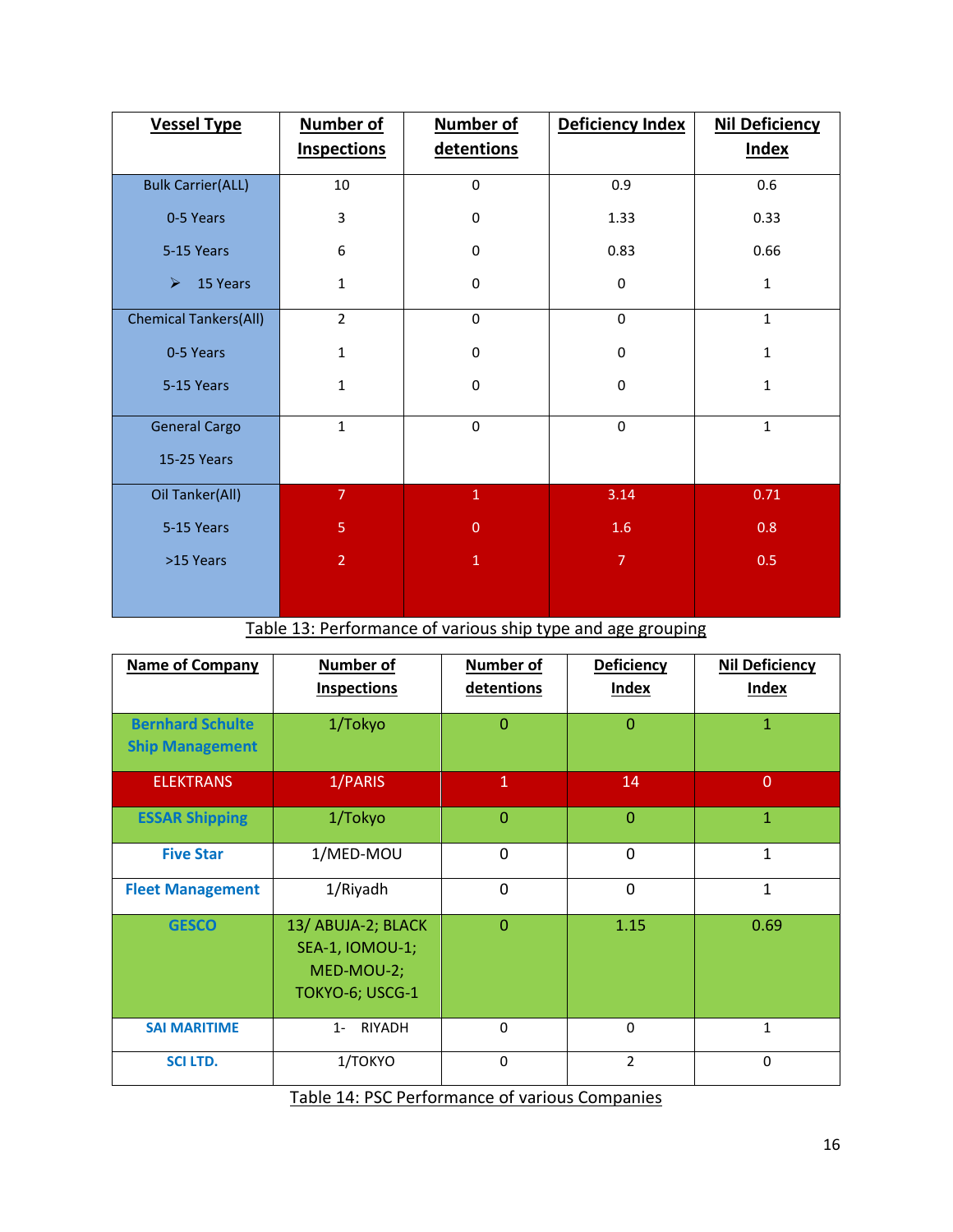| Recognized<br><b>Organization</b> | <b>Number of</b><br><b>Inspections</b> | <b>Number of</b><br>detentions | <b>Deficiency</b><br><b>Index</b> | <b>Nil Deficiency</b><br><b>Index</b> |  |
|-----------------------------------|----------------------------------------|--------------------------------|-----------------------------------|---------------------------------------|--|
|                                   |                                        |                                |                                   |                                       |  |
| IRS-ABS                           | 10                                     | $\overline{0}$                 | 1.2                               | 0.70                                  |  |
|                                   | 1-ABUJA                                |                                |                                   |                                       |  |
|                                   | 1-BLACK SEA                            |                                |                                   |                                       |  |
|                                   | 1-IOMOU                                |                                |                                   |                                       |  |
|                                   | 4-TOKYO;                               |                                |                                   |                                       |  |
|                                   | 1-RIYADH                               |                                |                                   |                                       |  |
|                                   | 1-MED-MOU                              |                                |                                   |                                       |  |
|                                   | 1-USCG                                 |                                |                                   |                                       |  |
| IRS-BV                            | 1- RIYADH                              | $\pmb{0}$                      | $\boldsymbol{0}$                  | $\mathbf{1}$                          |  |
| IRS-DNV, GL,                      | $\overline{2}$                         | $\mathbf 0$                    | $\overline{0}$                    | $\mathbf{1}$                          |  |
| DNV-GL(AS)                        | TOKYO-2                                |                                |                                   |                                       |  |
| <b>IRS</b>                        | $\overline{2}$                         | $\mathbf{1}$                   | $\overline{7}$                    | 0.5                                   |  |
|                                   | 1: PARIS                               |                                |                                   |                                       |  |
|                                   | 1: TOKYO                               |                                |                                   |                                       |  |
| IRS-LR                            | $\overline{2}$                         | $\mathbf 0$                    | $\mathbf{1}$                      | 0.5                                   |  |
|                                   | 1: MED-MOU                             |                                |                                   |                                       |  |
|                                   | 1: TOKYO                               |                                |                                   |                                       |  |
| IRS-NK                            | $\overline{3}$                         | $\boldsymbol{0}$               | $\mathbf{1}$                      | 0.66                                  |  |
|                                   | 1: ABUJA                               |                                |                                   |                                       |  |
|                                   | 1: MED-MOU                             |                                |                                   |                                       |  |
|                                   | 1: TOKYO                               |                                |                                   |                                       |  |

Table 15: Performance of Recognized Organizations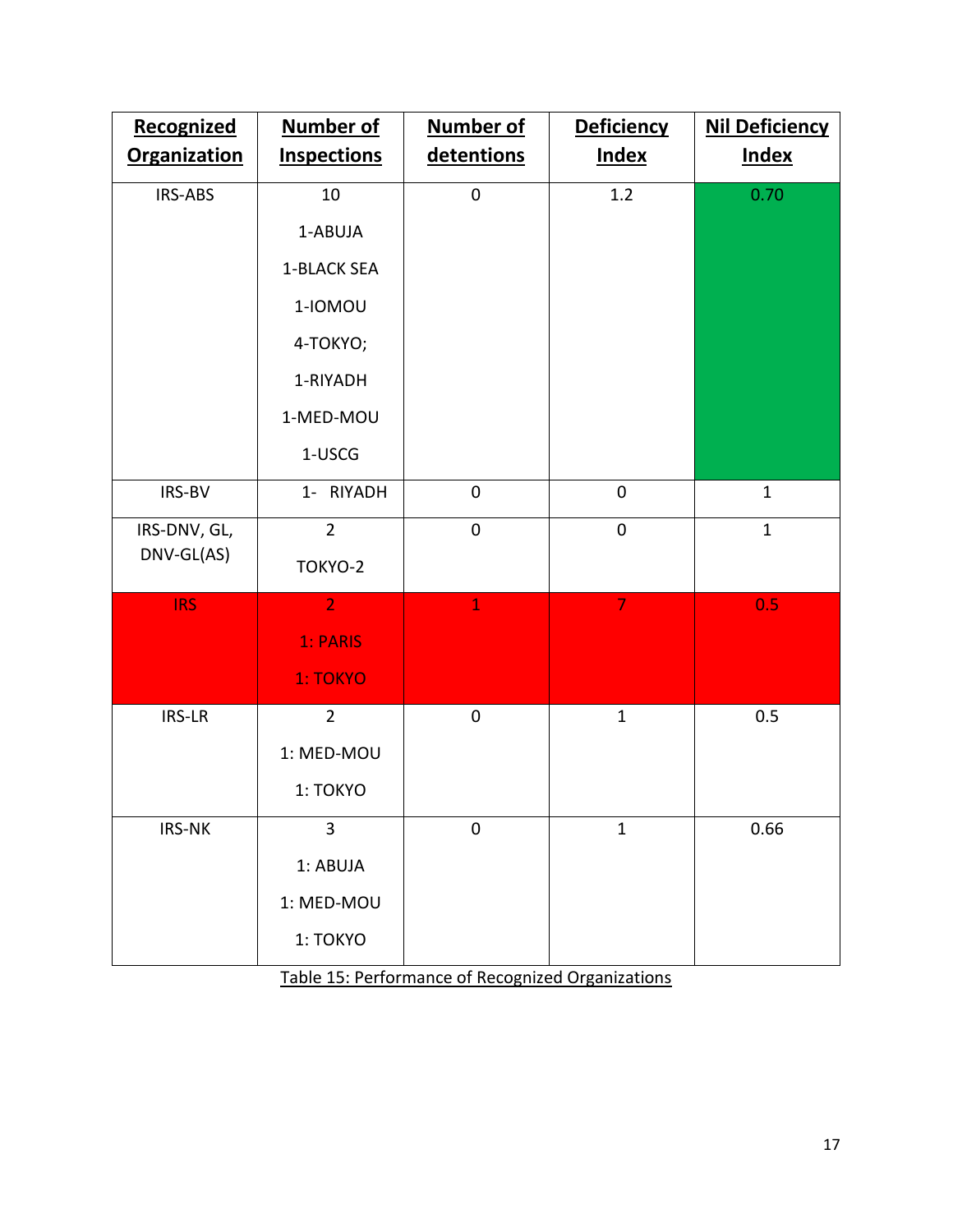| Code | <b>Nature of deficiencies</b>                                                    | Number of<br>deficiencies | Main deficient area                                                         |
|------|----------------------------------------------------------------------------------|---------------------------|-----------------------------------------------------------------------------|
|      |                                                                                  |                           |                                                                             |
| 011  | Certificates & Documentation-Ship Certificates                                   | $\overline{2}$            | <b>IAPP Certificate</b>                                                     |
| 012  | Certificates & Documentation- Crew Certificates                                  | $\overline{2}$            | TASCO, Fire-fighting COP                                                    |
| 013  | Certificates & Documentation-Documentation                                       | $\overline{2}$            | SOPEP                                                                       |
| 031  | Water/Weathertight Conditions                                                    | $\mathbf{1}$              |                                                                             |
| 041  | <b>Emergency Systems</b>                                                         | $\overline{2}$            | Abandon Ship drills,<br><b>Emergency Fire Pump</b>                          |
| 071  | <b>Fire Safety</b>                                                               | 3                         | Operation of fire protection<br>system                                      |
| 091  | <b>Living Conditions</b>                                                         | $\overline{2}$            | Sanitary facilities                                                         |
| 101  | Safety of Navigation                                                             | $\mathbf{1}$              |                                                                             |
| 111  | <b>Life Saving Appliances</b>                                                    | 3                         | <b>Inflatable life-rafts</b>                                                |
| 131  | Propulsion & Auxiliary Machinery                                                 | $\mathbf{1}$              |                                                                             |
| 141  | Pollution Prevention: MARPOL Annex 1                                             | $\overline{2}$            | Pumping, piping and<br>discharge arrangements;<br>Oily mixture in ER bilges |
| 146  | Pollution Prevention: MARPOL Annex VI                                            | $\mathbf{1}$              | Type Approval Certificate of<br>Incinerator                                 |
| 151  | <b>ISM</b>                                                                       | $\overline{2}$            |                                                                             |
| 182  | Labor Conditions - Conditions of employment                                      | $\mathbf{1}$              | <b>Wages</b>                                                                |
| 183  | Labor Conditions - Accommodation, recreational<br>facilities, Food & Catering    | $\overline{2}$            |                                                                             |
| 184  | Labor Conditions - Health protection, medical<br>care, welfare & social security | $\overline{2}$            |                                                                             |

Table 16: Breakup of deficiencies

Prepared by: Vikrant Rai, Engineer & Ship Surveyor

Approved by: Shri B.R.Sekhar, Chief Surveyor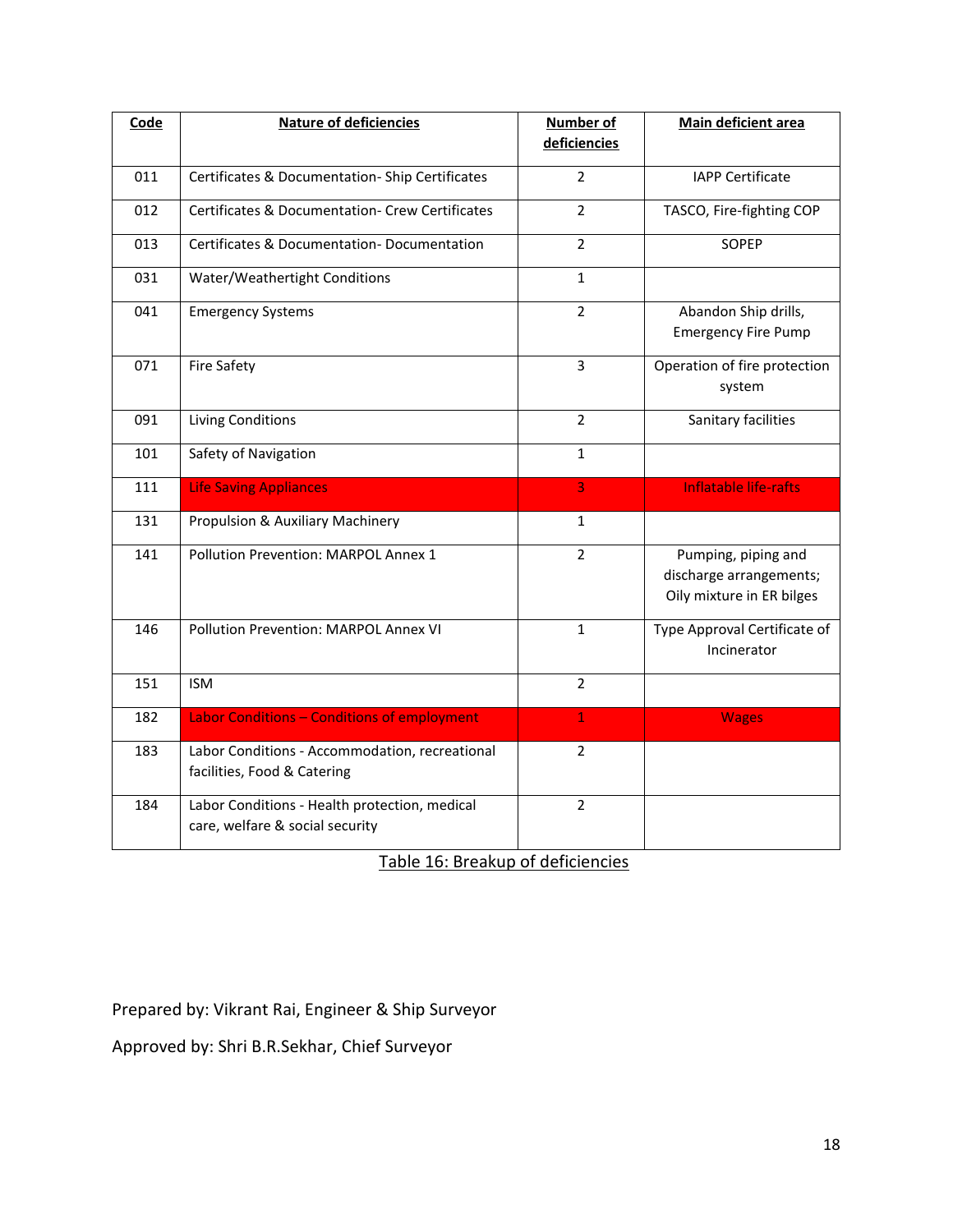|                | <b>List of Authorized Surveyors August 2017</b> |            |                       |                       |                         |                         |  |
|----------------|-------------------------------------------------|------------|-----------------------|-----------------------|-------------------------|-------------------------|--|
| Sr.No          | Name of the<br><b>PSCO</b>                      | <b>MMD</b> | FSI                   | <b>PSC</b>            |                         | August, 2017            |  |
|                |                                                 |            | Authorization         |                       | <b>FSI</b>              | <b>PSC</b>              |  |
| 1 <sub>1</sub> | Capt S.K.Das<br><b>DYNA</b>                     | Chennai    | Yes                   | Yes                   | <b>NA</b>               | <b>NA</b>               |  |
| 2.             | Shri<br>A.K.Choudhury                           | Chennai    | Yes                   | Yes                   | $\mathbf 0$             | $\overline{\mathbf{2}}$ |  |
| 3.             | Shri Shirish<br>Kumar                           | Chennai    | Yes                   | Yes                   | 1                       | $\overline{2}$          |  |
| 4.             | Captain<br>Tapesh Ghosh<br><b>NS</b>            | Chennai    | Not yet<br>authorized | Not yet<br>authorized | <b>NA</b>               | <b>NA</b>               |  |
| 5.             | Shri S.S.Murty<br>E&SS                          | Vizag      | Yes                   | Yes                   | $\mathbf 0$             | 5                       |  |
| 6.             | Shri<br>Gopikrishna C<br>e&SS                   | Tuticorin  | Yes                   | Yes                   | 1                       | 4                       |  |
| 7 <sub>1</sub> | Shri Ravi Moka<br>SS                            | Chennai    | <b>YES</b>            | Not yet<br>authorized | 1                       | <b>NA</b>               |  |
| 8.             | Shri Sajendra<br>Oraon E&SS                     | Jamnagar   | Yes                   | Yes                   | 5                       | 9                       |  |
| 9.             | Captain<br>A.K.Patel                            | Kandla     | Yes                   | Yes                   | $\mathbf 0$             | $\mathbf 0$             |  |
| 10.            | Shri Y<br>Jaisinghania<br>SS                    | Kandla     | Not yet<br>authorized | Not yet<br>authorized | <b>NA</b>               | <b>NA</b>               |  |
| 11.            | Shri, P.C.<br>Majhi, E & SS                     | Kandla     | <b>Yes</b>            | <b>Yes</b>            | $\Omega$                | $\mathbf{0}$            |  |
| 12.            | Shri A.K.Sinha                                  | Port Blair | Yes                   | Not yet<br>authorized | $\overline{\mathbf{2}}$ | <b>NA</b>               |  |
| 13.            | Captain<br>R.Sagar,<br><b>DYNA</b>              | Kolkata    | Yes                   | Not yet<br>authorized | <b>NA</b>               | <b>NA</b>               |  |
| 14.            | Shri K.M.Rao<br>E&SS                            | Kolkata    | Yes                   | Not yet<br>authorized | $\mathbf 0$             | <b>NA</b>               |  |
| 15.            | Shri S.K.Das,<br>E&SS                           | Kolkata    | Yes                   | Yes                   | $\mathbf{1}$            | $\mathbf 0$             |  |
| 16.            | Shri U.Rehman                                   | Kolkata    | Yes                   | Yes                   | $\mathbf{1}$            | $\overline{\mathbf{2}}$ |  |
| 17.            | Captain<br>N.Mandal                             | Paradip    | Not yet<br>authorized | Not yet<br>authorized | NA                      | NA                      |  |
| 18.            | Shri A.Chaki<br>E&SS                            | Haldia     | Yes                   | Yes                   | 3                       | $\overline{\mathbf{2}}$ |  |
| 19.            | Shri<br>R.R.Subbarao<br><b>E&amp;SS</b>         | Paradip    | <b>Yes</b>            | Not yet<br>authorized | $\mathbf 0$             | $\overline{2}$          |  |
| 20.            | Shri Nishant<br>SS                              | Kolkata    | Not yet<br>authorized | Not yet<br>authorized | NA                      | <b>NA</b>               |  |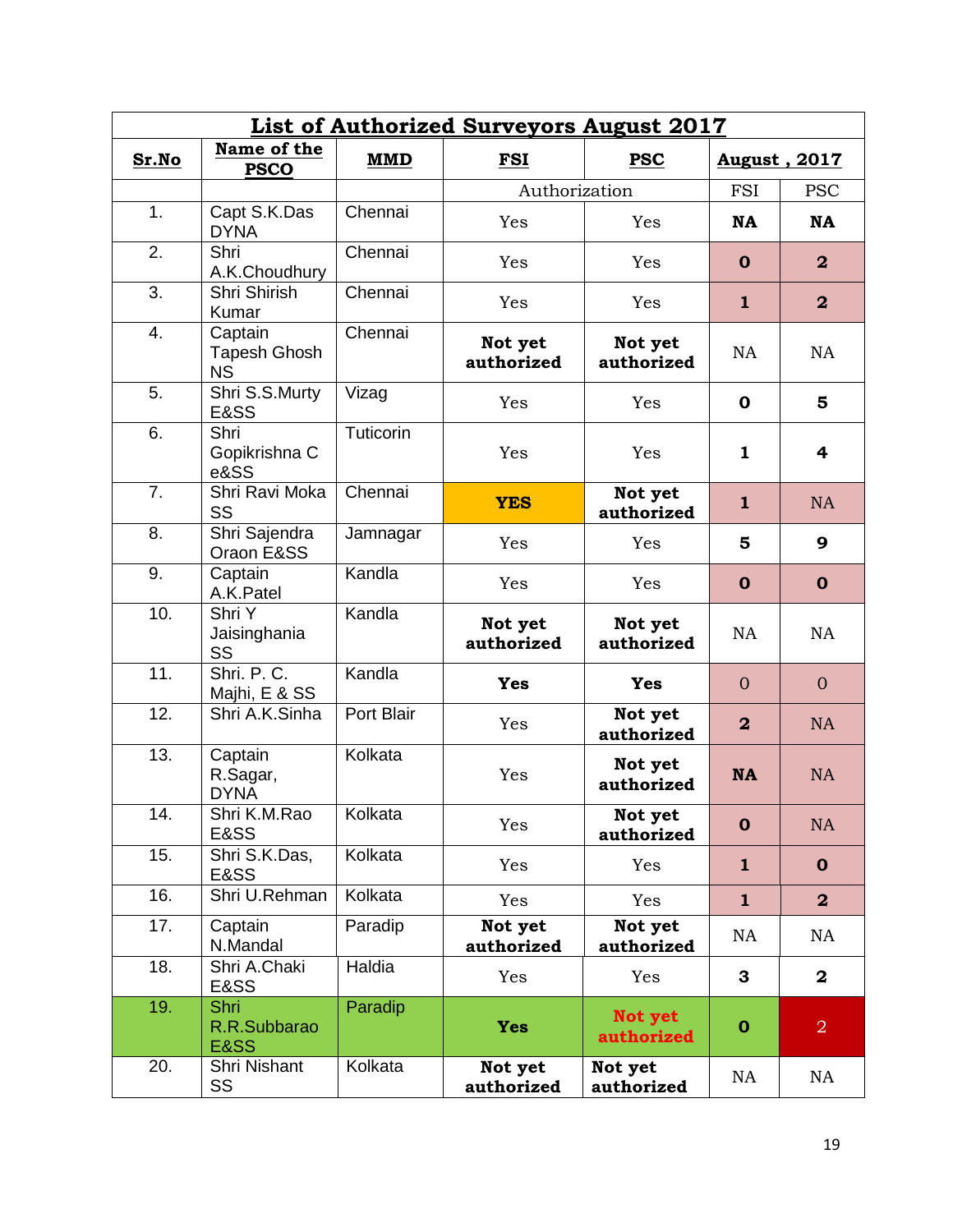| Sr.No             | Name of the<br><b>PSCO</b>                | <b>MMD</b>              | <b>FSI</b>              | <b>PSC</b>              |                  | August, 2017            |
|-------------------|-------------------------------------------|-------------------------|-------------------------|-------------------------|------------------|-------------------------|
|                   |                                           |                         | Authorization           |                         | <b>FSI</b>       | <b>PSC</b>              |
| 21.               | Shri<br>L.Natarajan SS                    | Kochi                   | Yes                     | Yes                     | $\mathbf 0$      | $\mathbf 0$             |
| 22.               | Shri P.Nair                               | Kochi                   | Yes                     | Not yet<br>authorized   | $\mathbf{1}$     | <b>NA</b>               |
| 23.               | Shri C.S.Kiran<br>E&SS                    | Kochi                   | Yes                     | Yes                     | 1                | $\overline{\mathbf{2}}$ |
| 24.               | Shri V.V.Paul<br>E&SS                     | <b>New</b><br>Mangalore | Yes                     | Yes                     | $\overline{2}$   | 6                       |
| 25.               | Captain<br>S.K.Nair NS                    | Kochi                   | Not yet<br>authorized   | Not yet<br>authorized   | <b>NA</b>        | <b>NA</b>               |
| 26.               | Captain<br>A.K.Azad<br><b>DYNA</b>        | Mumbai                  | Yes                     | Yes                     | <b>NA</b>        | <b>NA</b>               |
| 27.               | Shri<br>J.Mukhopadha<br>ya E&SS           | Mumbai                  | Yes                     | Yes                     | $\overline{2}$   | $\mathbf 0$             |
| 28.               | Shri<br>S.K.Shrivastav<br>a E&SS          | Mumbai                  | Yes                     | Yes                     | $\boldsymbol{2}$ | $\mathbf 0$             |
| 29.               | Shri<br>J.Senthilkumar<br><b>E&amp;SS</b> | Mumbai                  | Yes                     | Yes                     | $\mathbf 0$      | $\mathbf 0$             |
| $\overline{30}$ . | Captain V.<br>Manhas NS                   | Mumbai                  |                         | Not yet<br>authorized   | $\mathbf{1}$     | <b>NA</b>               |
| 31.               | Shri A.<br>Srinivasa<br>E&SS              | Mumbai                  | Yes                     | Not yet<br>authorized   | 1                | <b>NA</b>               |
| 32.               | <b>Captain Nitin</b><br><b>Mukesh NS</b>  | Mumbai                  | <b>YES</b>              | Not yet<br>authorized   |                  | <b>NA</b>               |
| 33.               | Shri<br>N.Oommen SS                       | <b>DGS</b>              | Not yet<br>authorized   | Not yet<br>authorized   | <b>NA</b>        | <b>NA</b>               |
| 34.               | Shri Bodhraj<br>E&SS                      | Marmugao                | Yes                     | Yes                     | $\mathbf 0$      | 5                       |
| 35.               | Shri<br>S.S.Gadkar<br><b>DYCS</b>         | Delhi                   | Yes                     | Yes                     | <b>NA</b>        | NA                      |
| 36.               | Captain<br>K.R.Sundaram<br><b>NS</b>      | Delhi                   | To be re-<br>authorized | To be re-<br>authorized | NA               | NA                      |
| 37.               | Shri<br>G.L.Meena<br>E&SS                 | Delhi                   | To be<br>authorized     | To be<br>authorized     | <b>NA</b>        | <b>NA</b>               |
| 38.               | Captain<br>R.Poswal NS                    | Delhi                   | <b>MMD Noida</b>        | <b>NA</b>               | NA               | <b>NA</b>               |